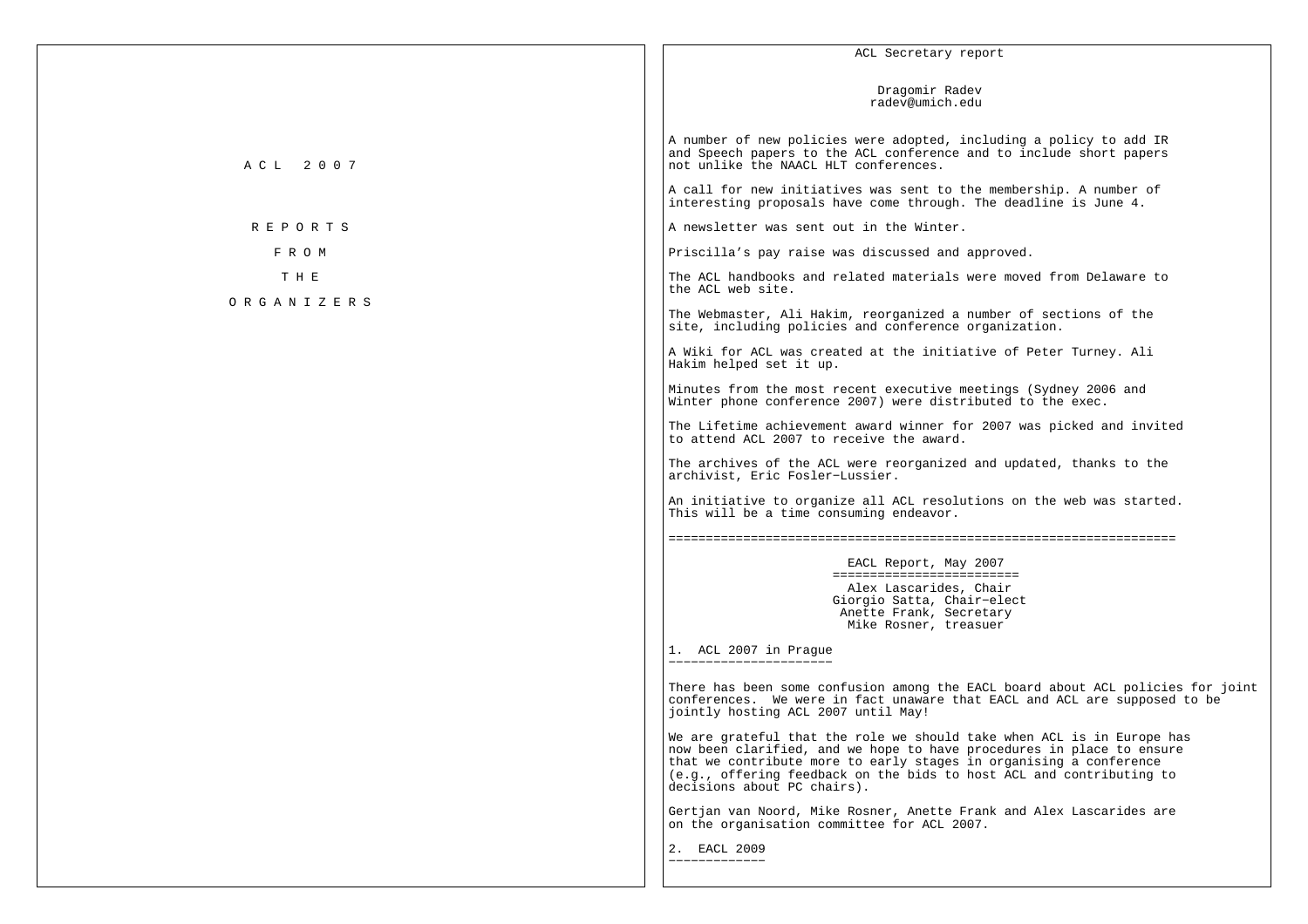| We have chosen to hold EACL 2009 in Athens, Greece, from March 30th to April 3rd<br>. The structure is as follows:                                                                                             |                                                                                                                                                             | take up their service in July 2007. They replace Jonathon Read and<br>Violeta Seretan:                                                                                 |                   |           |           |           |
|----------------------------------------------------------------------------------------------------------------------------------------------------------------------------------------------------------------|-------------------------------------------------------------------------------------------------------------------------------------------------------------|------------------------------------------------------------------------------------------------------------------------------------------------------------------------|-------------------|-----------|-----------|-----------|
| March 30th: Tutorials and workshops<br>March 31st: Tutorials and workshops<br>April 1st: Main conference                                                                                                       |                                                                                                                                                             | Vera Demberg, University of Edinburgh, UK and<br>Yanjun Ma, Dublin City University, Ireland.                                                                           |                   |           |           |           |
| April 2nd: Main conference<br>April 3rd: Main conference                                                                                                                                                       |                                                                                                                                                             | We would like to thank Jonathon and Violeta for their stirling work<br>over the last two years.                                                                        |                   |           |           |           |
|                                                                                                                                                                                                                | This will be the main agenda item for our EACL board meeting, to be held in<br>Prague. We hope to have a shortlist of names for general chair and PC chairs |                                                                                                                                                                        |                   |           |           |           |
| as an outcome of this meeting.                                                                                                                                                                                 |                                                                                                                                                             |                                                                                                                                                                        | EACL Treasurer    |           |           |           |
| 3. EACL Sponsorships<br>---------------------                                                                                                                                                                  |                                                                                                                                                             | 2006 Financial Report                                                                                                                                                  |                   |           |           |           |
| uros in total.                                                                                                                                                                                                 | EACL expects to sponsor students attending ESSLLI 2007 in Dublin, valuing 3000 E                                                                            | Mike Rosner                                                                                                                                                            |                   |           |           |           |
| 4. Financial report:                                                                                                                                                                                           |                                                                                                                                                             | This report describes ACL assets held in European accounts. A separate<br>consolidated statement of European Chapter finances appears with<br>European Chapter report. |                   |           |           |           |
| To be supplied by Mike Rosner                                                                                                                                                                                  |                                                                                                                                                             | The ACL accounts are described as follows:                                                                                                                             |                   |           |           |           |
| final outcome of ACL 2004, which made a loss.                                                                                                                                                                  | The above figures are not yet finalised. We are still waiting on the                                                                                        | 1. CHF-CH-CURRENT 2006<br>Swiss franc account held in Switzerland                                                                                                      |                   |           |           |           |
| 5. EACL officers: Elections                                                                                                                                                                                    |                                                                                                                                                             | 2. EUR-CH-CURRENT 2006<br>Euro current account held in Switzerland - no interest                                                                                       |                   |           |           |           |
| Elections were finally held for new candidates on the board, three<br>months late! We welcome Giorgio Satta as the new chair-elect, and<br>Eric Gaussier, Kiril Simov and Josef van Genabith onto the advisory |                                                                                                                                                             | 3. EUR-CH-SAVINGS 2006<br>Euro savings account held in Switzerland - interest bearing                                                                                  |                   |           |           |           |
| board.  Gertjan van Noord and Felisa Verdejo have become members of<br>the nominating committee.                                                                                                               |                                                                                                                                                             | 4. EUR-MT-CURRENT 2006<br>Euro savings account held in Malta - interest bearing                                                                                        |                   |           |           |           |
| The current EACL is as follows:                                                                                                                                                                                |                                                                                                                                                             | 5. CONSOLIDATED ASSETS HELD IN EURO AND CHF BY YEAR<br>Assets held in CHF denominated bond funds (held in Switerland) and EUR                                          |                   |           |           |           |
| Chair:<br>Alex Lascarides<br>University of Edinburgh                                                                                                                                                           |                                                                                                                                                             | denominated bonds (held in Malta). These are shown by year in euro<br>equivalent.                                                                                      |                   |           |           |           |
| Chair elect:                                                                                                                                                                                                   |                                                                                                                                                             |                                                                                                                                                                        |                   |           |           |           |
| Giorgio Satta<br>Treasurer:                                                                                                                                                                                    | University of Padua                                                                                                                                         | 1. CHF-CH-CURRENT 2006<br>----------------------                                                                                                                       |                   |           |           |           |
| Mike Rosner                                                                                                                                                                                                    | University of Malta                                                                                                                                         | $1$ EUR = $1.65614$                                                                                                                                                    |                   | CHF       | CHF       | EUR EQUIV |
| Secretary:<br>Anette Frank                                                                                                                                                                                     | DFKI Saarbrücken                                                                                                                                            | 31/12/2005                                                                                                                                                             |                   | 1,295.73  | 1,295.73  | 782.38    |
| Advisory Board:                                                                                                                                                                                                |                                                                                                                                                             |                                                                                                                                                                        |                   |           |           |           |
| Eric Gaussier<br>Paola Merlo                                                                                                                                                                                   | Joseph Fourier University, Grenoble<br>University of Geneva                                                                                                 | INCOME<br>pubs+dues                                                                                                                                                    | 213.30            |           |           |           |
| Kiril Simov                                                                                                                                                                                                    | Bulgarian Academy of Sciences, Sofia                                                                                                                        | interest                                                                                                                                                               | 1.15              |           |           |           |
| Josef van Genabith<br>Nominating committee:                                                                                                                                                                    | Dublin City University                                                                                                                                      | total income                                                                                                                                                           | 214.45            |           | 214.45    | 129.49    |
| John Carroll                                                                                                                                                                                                   | University of Sussex                                                                                                                                        |                                                                                                                                                                        |                   |           |           |           |
| Claire Gardent                                                                                                                                                                                                 | LORIA, Nancy                                                                                                                                                | EXPENSES                                                                                                                                                               |                   |           |           |           |
| Gertjan van Noord<br>Felisa Verdejo                                                                                                                                                                            | University of Groningen<br>Ciudad Universitaria Madrid                                                                                                      | bank charges                                                                                                                                                           | 293.05            |           |           |           |
|                                                                                                                                                                                                                |                                                                                                                                                             | total expenses                                                                                                                                                         | 293.05            | $-293.05$ | $-176.95$ |           |
| We would like to thank everyone who has come to the end of their<br>tenure for all the work and effort they have put into ensuring that                                                                        |                                                                                                                                                             | 31/12/2006                                                                                                                                                             |                   | 1,217.13  | 734.92    |           |
| EACL runs smoothly: Gertjan van Noord (Chair, 2005--2007), Galia<br>Angelova, Ido Daga and Felisa Verdejo (advisory board), and Philippe                                                                       |                                                                                                                                                             | Mike Rosner, 22/05/2007                                                                                                                                                |                   |           |           |           |
| Blache and Donia Scott (nominating committee).                                                                                                                                                                 |                                                                                                                                                             |                                                                                                                                                                        |                   |           |           |           |
| EACL Student Board                                                                                                                                                                                             |                                                                                                                                                             | 2. EUR-CH-CURRENT 2006<br>======================                                                                                                                       |                   |           |           |           |
|                                                                                                                                                                                                                | The EACL has elected two new members of the Student Board, who will                                                                                         | 31.12.2005                                                                                                                                                             | EUR<br>3, 145. 48 |           |           |           |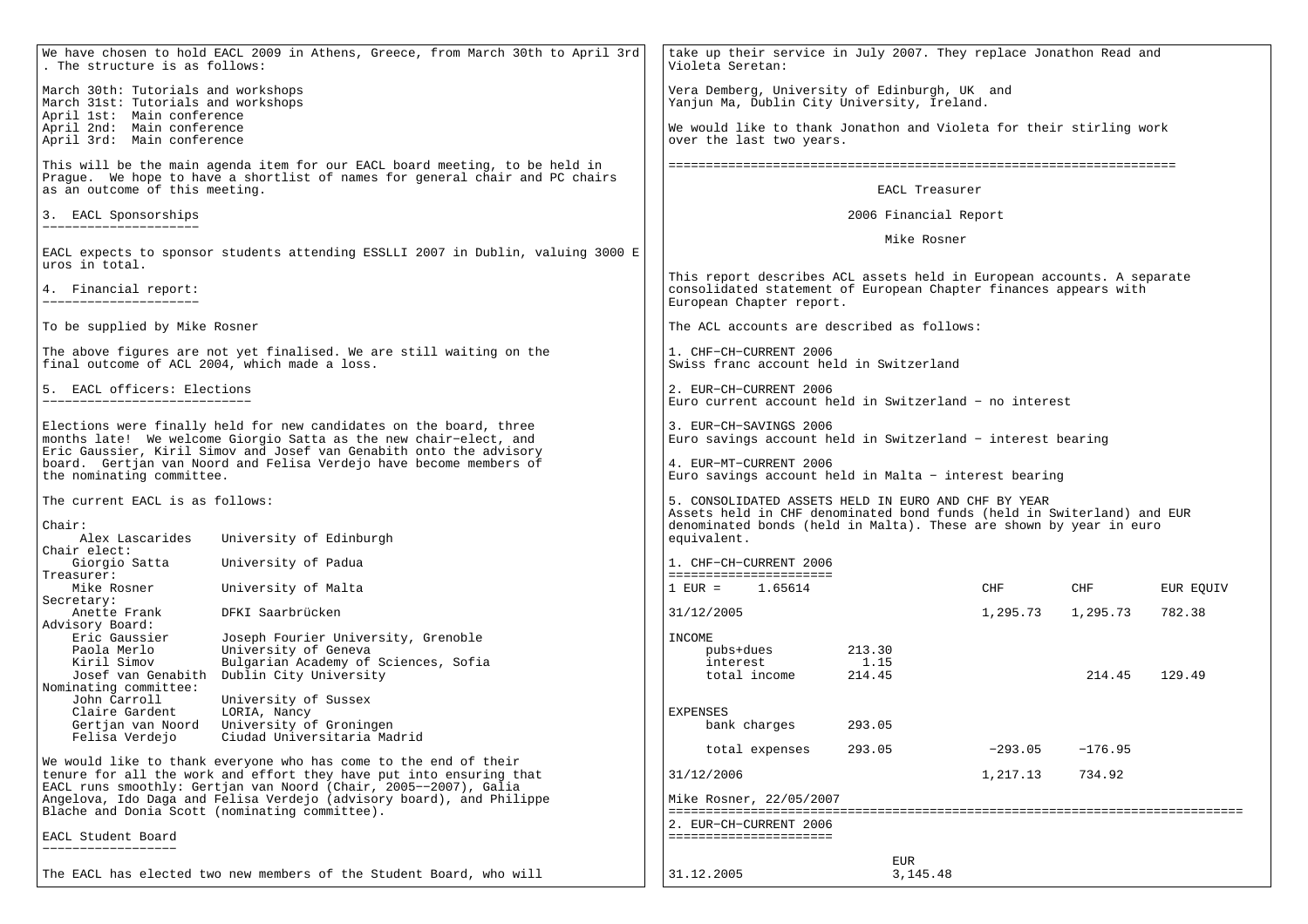|                                                                                                                                             | 2006<br>202,166                                                                                                                                                                                                                                                                                                                                                                                                                                            |
|---------------------------------------------------------------------------------------------------------------------------------------------|------------------------------------------------------------------------------------------------------------------------------------------------------------------------------------------------------------------------------------------------------------------------------------------------------------------------------------------------------------------------------------------------------------------------------------------------------------|
| <b>EXPENSES</b><br>EACL06 PC<br>$-2,709.69$<br>charges<br>$-129.26$                                                                         | Mike Rosner 22/05/2007                                                                                                                                                                                                                                                                                                                                                                                                                                     |
| 31.12.2006<br>306.53                                                                                                                        |                                                                                                                                                                                                                                                                                                                                                                                                                                                            |
|                                                                                                                                             | NAACL Treasurer's report                                                                                                                                                                                                                                                                                                                                                                                                                                   |
| Mike Rosner 22.05.2007                                                                                                                      | Chris Manning                                                                                                                                                                                                                                                                                                                                                                                                                                              |
| 3. EUR-CH-SAVINGS 2006<br>=======================                                                                                           | April 2007                                                                                                                                                                                                                                                                                                                                                                                                                                                 |
| 31/12/2005<br>10,083.40                                                                                                                     | The Chapter's bank account held \$31,609.34 at the end of Feb 2007, and<br>hasn't changed much since then. As usual, delays in conference<br>accounting mean that this number is far from the Chapter's true                                                                                                                                                                                                                                               |
| INCOME<br>95.90<br>Interest                                                                                                                 | financial situation. The biggest news is that I've basically finished<br>accounting forHLT-NAACL 2004, which will yield a profit of<br>approximately \$41,000 and a consequent transfer of about \$43,000 to                                                                                                                                                                                                                                               |
| <b>EXPENSES</b><br>withholding tax<br>$-33.57$                                                                                              | the Chapter's bankaccount. The ACL Treasurer has not yet finished<br>accounting for the ACL2005 conference, from which we get 50% of the<br>profit/loss. I'm going to try to do HLT-NAACL 2006 in the latter half                                                                                                                                                                                                                                          |
| 31/12/2006<br>10,145.73                                                                                                                     | of the summer.                                                                                                                                                                                                                                                                                                                                                                                                                                             |
| 4. EUR-MT-CURRENT 2006<br>======================<br>31/12/2005                                                                              | Major recent and pending expenses are: JHU 2006 (\$8,755), LSA<br>2007(\$11,750), NAMCLO (\$2,000), and JHU 2007 (\$4,350). The chart below<br>shows the NAACL account balance from since I became treasurer,<br>43,522.77<br>projecting slightly into the future; last year's report shows the                                                                                                                                                            |
| INCOME<br>TFR French ac<br>25,603.56<br>9,132.53<br>DUES<br>229.83<br>INTEREST<br>34,965.92<br>subtotal                                     | restof NAACL's financial history. There is no reason why NAACL cannot<br>continue to operate financially just as it has for the last few years.<br>If there are opportunities for improvement, they seem to lie in: -<br>Developing better policies and procedures for allocating money. This<br>requires us to get more organized earlier. - Being more proactive in<br>34,965.92<br>raising income, by exploiting commercial connections, and other fund |
| <b>EXPENSES</b><br>Office Expenses<br>$-1,000.00$<br>EACL Foundation<br>$-101.87$<br>$-50, 331.40$<br>Bonds<br>EACL06 PC MTG<br>$-1,680.74$ | raising opportunities.<br>Christopher Manning, NAACL Treasurer; April 21, 2007, Palo Alto, CA.                                                                                                                                                                                                                                                                                                                                                             |
| $-2,440.16$<br>Tutorials<br>$-2,627.51$<br>Inv. Spkrs                                                                                       | ACL Nominating Committee Report                                                                                                                                                                                                                                                                                                                                                                                                                            |
| Sponsorship                                                                                                                                 | Johanna D. Moore                                                                                                                                                                                                                                                                                                                                                                                                                                           |
| EACL06<br>$-2,127.68$<br>ESSLII<br>$-3,000.00$                                                                                              | Here is what we have so far (and have had in place for over a month).                                                                                                                                                                                                                                                                                                                                                                                      |
| $-288.43$<br>SIGNLL<br>$-500.00$<br>Lexicom<br>$-117.67$<br>CHARGES                                                                         | For ACL Exec to replace KY Su:<br>- Yuji Matsumoto;<br>- Hwee Tou Nq.                                                                                                                                                                                                                                                                                                                                                                                      |
| $-64, 215.46$<br>subtotal                                                                                                                   | $-64, 215.46$                                                                                                                                                                                                                                                                                                                                                                                                                                              |
| 31/12/2006                                                                                                                                  | For ACL Vice-President Elect:<br>14, 273. 23<br>- Jan Hajic;<br>- Ido Dagan.                                                                                                                                                                                                                                                                                                                                                                               |
| Mike Rosner 22/05/2007                                                                                                                      |                                                                                                                                                                                                                                                                                                                                                                                                                                                            |
| 5. CONSOLIDATED ASSETS HELD IN EURO AND CHF BY YEAR                                                                                         | For ACL Treasurer:<br>- Graeme Hirst;<br>- Alon Lavie.                                                                                                                                                                                                                                                                                                                                                                                                     |
| YEAR<br>EUR EQUIVALENT<br>==============<br>$=$                                                                                             | All of the six of the above have agreed to be nominated.                                                                                                                                                                                                                                                                                                                                                                                                   |
| 2000<br>152,479<br>2001<br>159,427<br>2002<br>172,111                                                                                       | ACL 2007 General Chair Report                                                                                                                                                                                                                                                                                                                                                                                                                              |
| 2003<br>177,101<br>2004<br>223,449<br>2005<br>215,953                                                                                       | John Carroll                                                                                                                                                                                                                                                                                                                                                                                                                                               |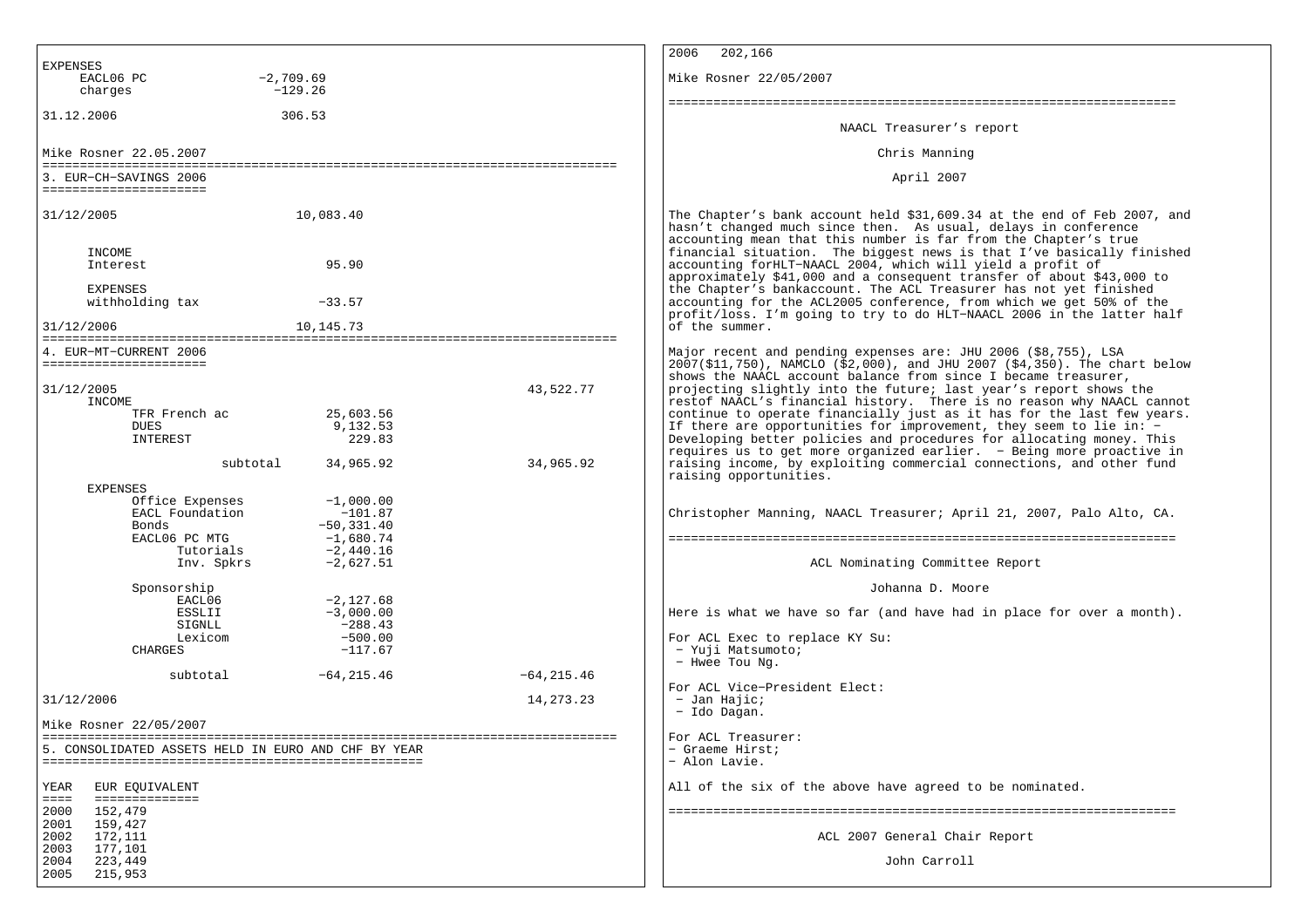Firstly, I would like to thank all the people involved with organising ACL this year. All of them carried out their roles to the full, were extremely competent in everything they did, and were responsive and constructive indiscussions about any problems that cropped up.

I have thanked them by name in the General Chair Preface in the conferenceproceedings (and I hope I have not inadvertently left anyone out). So in this report I will only highlight a few issues that warrant some thought for next year, or things that have been done differently than in previousyears.

# 1. Unreliability of email

One tutorial proposal got held up on a mail server and did not reach the tutorials chair −− until he was prompted to look for it by the proposerafter the notification date. The problem was resolved by asking the proposer to submit a new version, which was passed for comments to the tworeviewers who were most likely to have been given the proposal had itoriginally been received before the deadline.

Lessons learned: either use START for tutorial (and perhaps workshop) proposals, or stick with email submission but add a step to the process "Acknowledgment of receipt" with a published date a couple of days afterthe submission deadline, so that a proposer knows to expect anacknowledgment and when it should arrive by.

2. Co−location of other, major workshops/conferences

As in previous years, decisions about co−location of major ACL SIG workshops/conferences (e.g. IWPT, EMNLP) have to be taken before those forstandard workshops, since their schedules are on a longer timescale. The same goes for workshops that include shared tasks; an example of this is the SIGLEX−sponsored SemEval which submitted a workshop proposal early,before the call for workshops proposals went out.

This year, the discussion about co−location of EMNLP−CoNLL was made harderby the fact that the EMNLP organisers had talked to a number of people connected with ACL 2007 at different points over the previous months, andit took a while to piece together who had said what to whom. I suggest that in future all such communication be directed through the workshops chair (if they have been appointed by then) and the general conferencechair.

Another issue is that the EMNLP schedule has a strong interaction with themain conference schedule since EMNLP wants to have their submission deadline at least 1 day after the main conference notification date. Thisdependency needs to be taken into account at an early stage in planning the conference, otherwise the main conference notification date could endup being too late for EMNLP to manage their submission process.

Another dependency: we set a recommended submission date for workshops tobe after the main conference notification date −− so that workshop PCs would not have to deal with submissions that were also under considerationfor the main conference.

This year, the only other major conference in our field with a similar reviewing period was AAAI; there were a small number of double submissionswhich the PC chairs sorted out with their AAAI counterparts.

3. Birds−of−a−feather meetings

Birds−of−a−feather (BoF) meetings are short informal gatherings for researchers with a common interest, often used by SIGs for their businessmeetings, or for people in new research areas to plan future workshops.

There are several rooms available at ACL 2007 for this purpose, at lunchtimes during the entire conference/workshop stretch. Priscilla Rasmussen has been coordinating requests for BoF meetings and assigningrooms.

# 4. The reviewing process

There were complaints from the authors of three submissions about the quality of reviews they received. In two cases their complaints had somesubstance. The authors of one submission compared the ACL reviewing process to that of AAAI, in which authors have an opportunity to write a response to reviewers' comments before acceptance/rejection decisions aremade. Future ACL conferences could perhaps consider adopting this model.

# 5. Workshops

There was an email discussion between the organisers about whether participants should be allowed to register for overlapping workshops; also, how often it happened that people registered for a 2−day workshop and then instead mainly attended 1−day workshops in that 2 day period,thus saving a few dollars in registration fees.

This is probably the first ACL with workshops lasting only half a day. These slots were given either (i) to new, emerging areas which sounded attractive and exciting, but for which it was not clear that there would be sufficient submissions to fill a whole day, or (ii) to more establishedareas where a similar workshop had run fairly recently so the amount ofnew research might be limited. This idea needs to be evaluated to seewhether it should be tried again in future.

6. Submissions and final versions of papers

The Publications Chair will probably comment on the issues below, but Iwant to flag them as well:

\* Depending on how they are produced, PDFs can contain embedded information that identifies the authors; this is obviously undesirable for submissions. Perhaps in such cases the START system could be configured towarn submitters and ask them to upload a new version without thisinformation?

\* There were negotiations about the maximum numbers of pages for workshoppapers, at submission and for final versions. The previous limit of 8 pages is less valid now that so few hardcopies of workshop proceedings aresold.

\* The requirement for final versions of papers in US letter size caught out many authors. Perhaps the STRRT system could again be customised tocheck PDFs automatically for page size when they are uploaded?

John CarrollMay 2007

====================================================================

Report of the Program Chairs of ACL−2007

 Antal van den Bosch (Tilburg University, The Netherlands)Annie Zaenen (PARC, USA)

Date: 21 May 2007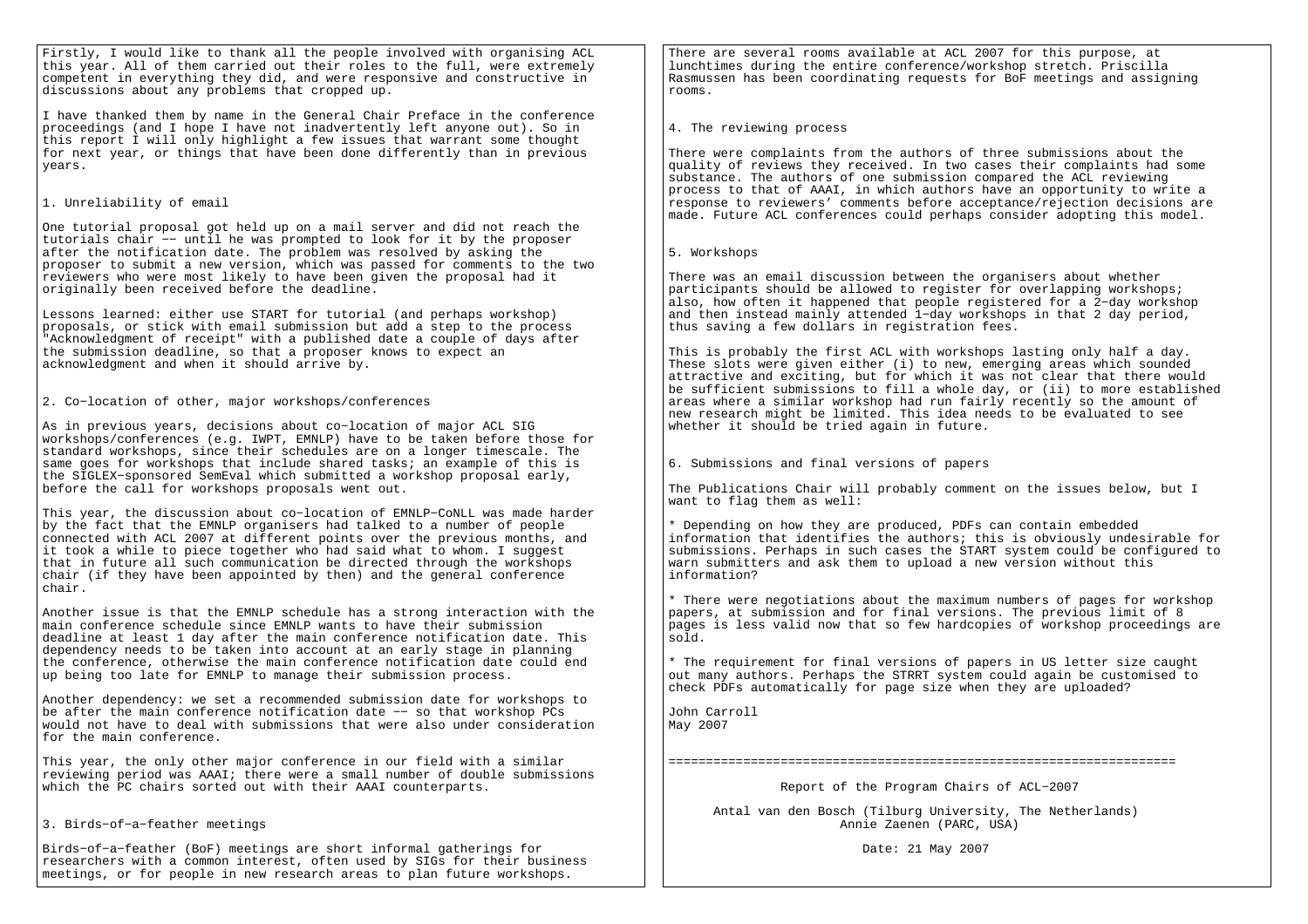# 1. Planning and preparations

Planning and organisation of the reviewing process for the main session of ACL−2007 commenced, largely via email between the two program chairs and with additional communication with the ACL exec and general chair John Carroll, in August 2006. The following areas and area chairs were selected in the Fall of 2006:

Lexicon, lexical databases, ontologies, language resources:Tim Baldwin (University of Melbourne, Australia)Summarization, generation:

Kees van Deemter (University of Aberdeen, UK)

Pragmatics, dialog systems, discourse: Barbara Di Eugenio (University of Illinois at Chicago, USA)Syntax, parsing, formalisms:

Josef van Genabith (Dublin City University, Ireland)

 Question answering, information extraction, information retrieval: Claire Grover (University of Edinburgh, UK)

 Semantics, lexical semantics, formal semantics, logic, textual entailment:Diana McCarthy (University of Sussex, UK)

Machine learning, algorithms for NLP

 Dan Roth (University of Illinois at Urbana−Champaign, USA)Phonology, morphology, FS technology, tagging, word segmentation

 Richard Sproat (University of Illinois at Urbana−Champaign, USA)Speech, language modeling, spoken dialog systems

 Marc Swerts (Tilburg University, The Netherlands)Machine translation

Andy Way (Dublin City University, Ireland)

On top of the standard invitation and instructions, we asked the area chairs to urge their reviewers to pay attention to the originality of the submissions, to avoid the observed trend of going for safe and sound but somewhat incremental work.

As submissions came in near deadline time, it became clear for most areas that having about 25 reviewers would be too low for most areas to keep the burden of reviewers at six papers, so more reviewers were sought and added around the deadline date, to a total of 332 (i.e. over 33 on average per area). Some reviewers reviewed up to 11 papers but that was very rare; the average was 5.25, and the mode 7.

Florence Reeder provided mentoring services for 17 submissions. She was assisted in the mentoring service by Charles Callaway, John White,Bea Oshika, Ken Samuel, Deborah Dahl, Marilyn Kupetz, and Chrys Chrystello.

Analogous to the scheme used for COLING−ACL 2006, we adopted a bidding phase in which reviewers could voice preferences for reviewing particular papers. This went smoothly and was judged positively overall.

The schedule for the whole process was (and was kept at) the following:

| Wed Jan 10<br>Tue Jan 23 |  | reviewers recruited by area chairs<br>submissions arrive           |
|--------------------------|--|--------------------------------------------------------------------|
| Wed Jan 24               |  | papers assigned to primary track/area                              |
|                          |  | Thu-Mon Jan 25-29 reviewer bidding phase                           |
| Tue Jan 30               |  | initial assignment of reviewers to papers using START              |
| Thu Feb 1                |  | final assignment of reviewers to papers by area chairs             |
| Fri Feb 2                |  | reviewing stage begins                                             |
|                          |  | Sun Mar 11 Teviews due                                             |
|                          |  | Mon-Mon Mar 12-19 e-mail/START discussion amongst reviewers and    |
|                          |  | area chairs on "disagreement" papers                               |
|                          |  | Mon-Thu Mar 19-22 area chair discussion/decisions on accept/reject |
| Fri Mar 23               |  | author notification                                                |
| Fri May 4                |  | camera ready due                                                   |
|                          |  | Sun-Fri Jun 24-29 ACL-2007 conference                              |

The first call for papers was released around September 5, 2006. A second call was released around December 1, 2006. The call was also in ACL newsletters sent around regularly by Priscilla Rasmussen, and was publicized on the conference web page.

# 2. Submission and Review Process

The submission deadline was January 23, 2007 (5pm US Eastern time, 10pm GMT). Notification of acceptance was set at March 23, 2007, after discussion with the organizers of EMNLP−CoNLL who wanted a little room between ACLâM−^@M−^Ys notification date and their submission deadline(March 26), and sufficient room for their reviewing process. Camera ready papers were due on May 4, 2007 and the final program was sent tothe publications chair about a week later.

We decided not to have an area chair meeting. Communication with the area chairs (mostly through email) was unproblematic throughout the entire process. We were confident that by maintaining a steady level of detail, clarity, and speedy feedback in our email communication, the decision making process could be performed using the same channels. For the final decision making process, the two co−chairs met for two days at Tilburg University, and interacted during that time vigorously with the area chairs by email and sometimes by phone.

The program committee's selection of 131 papers was based on 588 submissions, a new record in an increasing trend. The original total number of submissions was 605. The difference of 17 papers is explained by 12 papers being withdrawn (mostly due to double submissions, where authors opted for presentation at another venue, while ACL reviewing was still ongoing), and by an unfortunate number of 5 papers which did not comply with the anonymization guidelines (after the authors were warned twice about this and were given a brief period to correct the anonymity of their submissions).

All submissions received three reviews. A significant effort was delivered by the area chairs who managed to get all of the reviews completed in time for the final decision making process.

At decision making time we made the following steps. We asked all area chairs to divide their papers into âM−^@M−^\definite acceptsâM−^@M−^],âM−^@M−^\borderlineâM−^@M−^], and âM−^@M−^\definite rejectâM−^@M−^]papers. We tentatively accepted all âM−^@M−^\definite acceptsâM−^@M−^], totaling 100 papers. We then used the START systemto rank all remaining papers according to a formula that used the overall recommendation score as a basis, and added the originality scores to break the ties (using the START formula "Recommendation +(0.2 \* Originality)"). We ranked all âM−^@M−^\borderlineâM−^@M−^] cases, and took a temporary threshold of 4.27. This threshold marked130 papers, which was the total number of submissions that were recommended with priority by the area chairs (the âM−^@M−^\definite acceptsâM−^@M−^] plus any âM−^@M−^\borderlineâM−^@M−^] papers thatthey particularly recommended). We dropped âM−^@M−^\borderlineâM−^@M−^] papers above that threshold that were notrecommended, and added papers from below the threshold that did, resulting in a list of 131 papers to be accepted. We proposed thislist to the area chairs, who all agreed.

In the week leading to the notification date we decided to plan for four parallel sessions. During decision making time it became clear that even then we would not be able to accommodate more than about 110 papers if we would use 30 minute slots. We considered a lottery that would reduce some papers to posters, but finally we decided to reduce the time slots to 25 minutes, which was just enough to cover the 131 accepted papers. In sum, we managed to get the acceptance rate up to 22.3% and to accept all the papers on the area chairsâM−^@M−^Y priority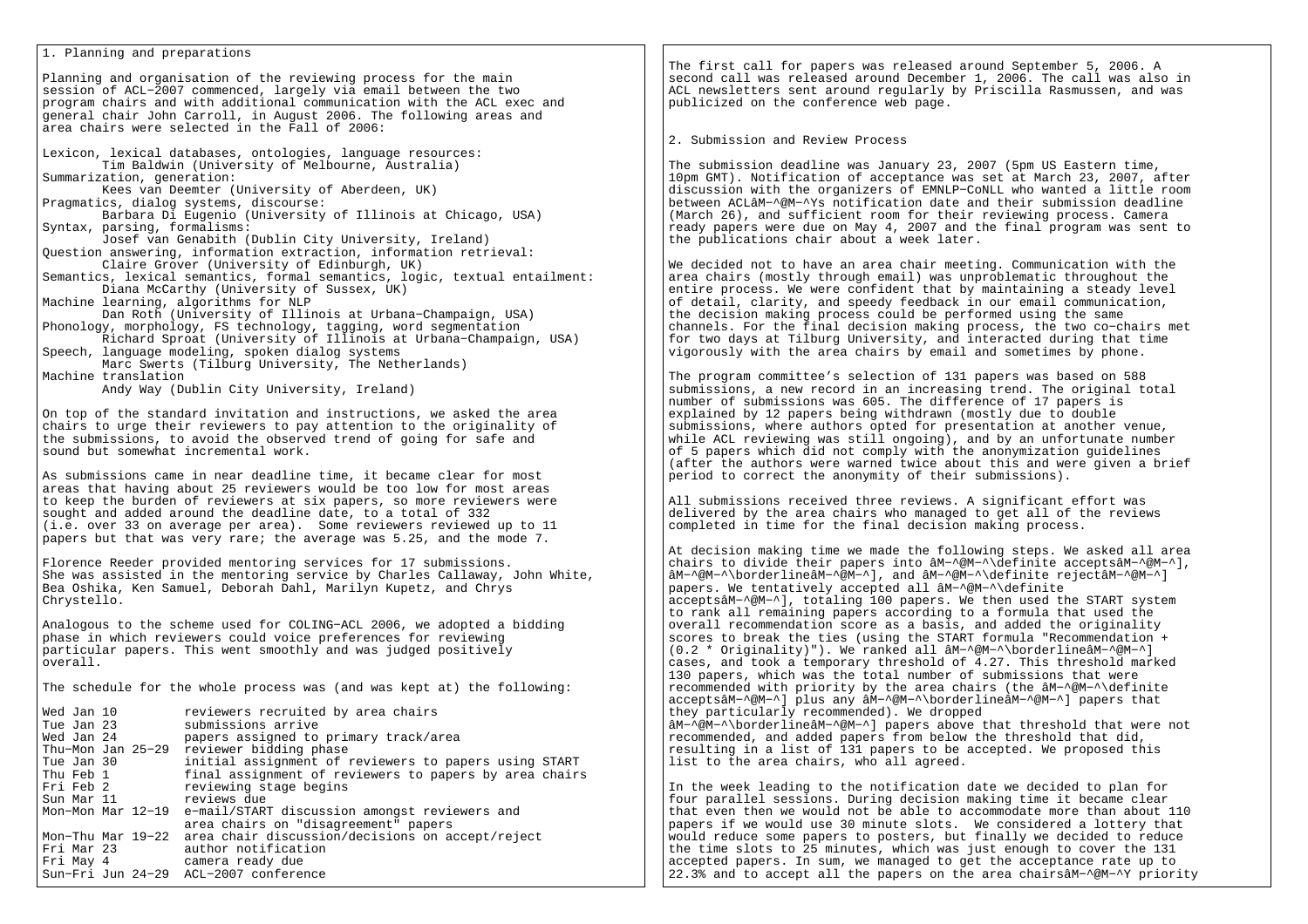lists. Yet, to accept all the papers that were deemed worthy of being presented at the ACL we would have had to accept around 150 papers. See the table below for the distribution of the admissions and accepted papers per area.

| area                                                                                                                                                                                                                                                                                      | #                                                        | submissions<br>#accept %accept                                        |                                                               |
|-------------------------------------------------------------------------------------------------------------------------------------------------------------------------------------------------------------------------------------------------------------------------------------------|----------------------------------------------------------|-----------------------------------------------------------------------|---------------------------------------------------------------|
| Discourse, Dialoque and Pragmatics<br>Syntax, Parsing and Formalisms<br>Lexicon, ontologies and resources<br>Morphology, etc.<br>Machine Learning, algorithms for NLP<br>IE, IR, OA<br>Machine Translation<br>Speech, Language Modeling<br>Generation and Summarization<br>Semantics etc. | 57<br>63<br>63<br>60<br>67<br>70<br>65<br>41<br>48<br>54 | 16<br>15 <sub>1</sub><br>11<br>13<br>16<br>15<br>15<br>9<br>1 O<br>12 | 28<br>2.4<br>17<br>2.2<br>2.4<br>21<br>23<br>2.2<br>21<br>2.2 |
| Total                                                                                                                                                                                                                                                                                     | 588                                                      | 131                                                                   | 22.3                                                          |

The geographical distribution of the first authors of all submissions is shown below. We received submissions from 45 countries. Asia & the Pacific region accounted for 35% of all submissions, closely followed by Europe also with 35%; 27% came from the North American continent, 2% from the Middle East, and less than 1% from South America and Africa.

Continent #subm #accAsia & Pacific=========================================11 countries 205/584 = 35.1% of submissions; 22/131 = 16.8% of acceptedAustralia 18 4 $\epsilon$ China 74 Bangladesh 1 $10$  $H$ ong Kong  $11$ India Japan 53 3Republic of Korea 6Singapore 10 8 Sri Lanka 1 $20$ Taiwan 20 1 Thailand 1 Europe==================================================23 countries 204/584 = 34.9%; 41/131 = 31.3%Austria 1 $\overline{4}$ Belgium 4 1 $\overline{1}$ Czech Republic 6<br>Denmark 3 Denmark <sup>1</sup>  $\overline{2}$ Estonia 2 $\overline{3}$ Finland 3 1  $\overline{4}$ France 21  $6\overline{6}$ Germany 32 Greece 3  $\overline{2}$ Hungary 2 $\overline{2}$ Iceland 2

 $\overline{3}$ 

 $\overline{3}$ 

 $10$ 

 $\mathcal{R}$ 

Ireland 10 5

Italy 10<br>Netherlands 11

Netherlands Poland 1

Portugal 3

Romania 3 Russian Federation 1 $20$ Spain 2002  $\overline{R}$ sueden 8 1  $\overline{2}$  $Switz$ erland 5 Turkey 4 United Kingdom 49 14South America ============================================= $3/584 = <1$ % Argentina 1  $\overline{1}$ Brazil 1 $\overline{1}$  $M \approx i \cap$ North America ============================================= $157/584 = 26.9$ ;  $61/131 = 46.6$ Canada 11 4 57 United States 146 Middle East ================================================2 countries 11/584 = 1.9%; 6/131 = 4.6%Iran 1Israel 10 6 $10$ Africa =====================================================2 countries 5/584 = <1%Egypt 3  $\overline{1}$ South Africa  $\overline{1}$ Tunisia 13. Conference management systemAs in previous ACL conferences, we used the START system to manage submissions, bidding, and reviews. Things generally went well and we got good support from Rich Gerber. Most minor problems were dealt with quickly, and suggestions for minor improvements were either immediately implemented or noted for later implementation.4. IssuesThe most salient issues that came up during the process and during reflective discussions were the size of the whole process, conflicts of interest, and dealing with dual submissions (both simultaneous and serial submissions).As for the size of the process, some flexibility was required from theprogram and area chairs when it turned out that we would need to process near 600 submissions, hence would need to have the reviewing capacity for close to 1,800 reviews (in the end, 1,764 reviews were written). Near future ACL conferences should expect similar numbers ofsubmissions. With ten areas it would have been optimal if the area chairs would have been instructed to recruit about 30−35 reviewers from the start. For the future this should be the norm, unless moreareas are discerned. We went for the ten areas listed, roughly following the EACL−2006 and ACL−2005 division of areas. This divisionworked well, although we observed some overlap notably between the three areas of semantics and lexical semantics, information extractionand question answering, and discourse and dialog.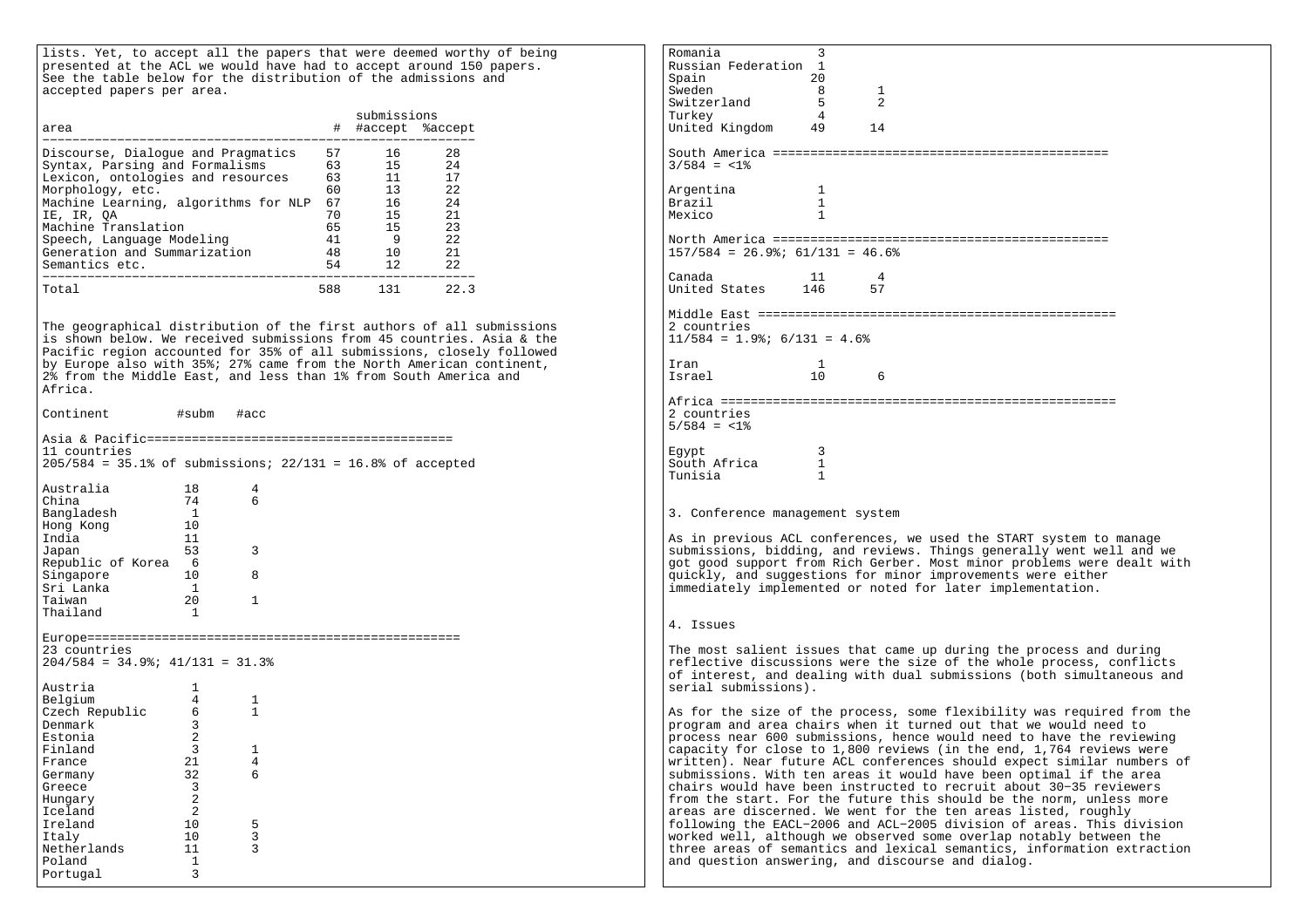For the program chairs the large size of the program also meant a high frequency of relatively small issues to handle: interactions with authors about their submission, START issues (as all ACL events were handled though START, where co−chair Van den Bosch handled the initialization of START pages for all fifteen workshops and co−located events) or merely side issues such as requests for more information.

The issue of conflicts of interest arose to a mild degree due to the fact that most area chairs were co−authors of papers; one area chair co−authored five submissions. Inevitably these papers were handled by other area chairs, who had to carefully select reviewers for these submissions. Although we have not seen evidence of this process failing, there is an increased risk of errors. We believe that area chairs should be made aware of this issue. At the same time we have the impression that if area chairs would be advised against submitting papers, it would be more difficult to recruit competent area chairs. The program co−chairs did not co−author any submission.

Dual submissions present a problem as authors are not always forthcoming with information, and as they tend to have different ideas about what constitutes an almost identical paper. After some discussion we resorted to having the authors of double submission tick an option on the submission page to declare that the paper was submitted elsewhere or was going to be submitted elsewhere during the reviewing period. If ticked, submittors were also asked to fill in a text box stating to which other conference or journal the paper was submitted. Although as many as 43 authors provided this information, we do not think that the problem has been solved completely satisfactorily. At decision time we discovered that two papers that were shortlisted for acceptance had already been presented and published elsewhere − these papers were subsequently rejected. One more paper was already scheduled for presentation at a workshop but was retracted from that workshop in favor of ACL.

We discussed the problem with the area chairs, who did not express worries so much towards simultaneous double submissions (on which the ACL guidelines should be upheld), but rather at serial double submissions to other events before and after ACL. The general opinion was that a better coordination with the programme chairs of conferences such as NODALIDA, NAACL, EMNLP, IWPT and CoNLL is necessary, so that (information on) reviewers and reviews may be shared, of course without compromising independence and fairness to the authors who want of course as many chances as possible, and who in fact may improve a rejected paper before resubmitting it elsewhere. Information on papers and reviewers was indeed shared with Jason Eisner, program chair of EMNLP−CoNLL.

Another proposal that came up in the course of the discussion with the area chairs was to ask experimental papers to make the code, data and scripts available to the reviewers.

4. Best Paper Award

This yearâM−^@M−^Ys conference continues the tradition of recognizingone of the submitted papers with the Best Paper award. It will be selected by the ten area chairs, the two program chairs, and the general chair, based on a shortlist of papers proposed by the areachairs.

# 5. Acknowledgments

We thank John Carroll, General Conference Chair, the Local Arrangement Committee headed by Eva Hajicova, and the ACL executive, especially Dragomir Radev, for their help and advice, and last year's co−chairs, Claire Cardie and Pierre Isabelle, for sharing their experience. Our

sincere thanks go to Su Jian for putting together the proceedings. We thank Femke Wieme and Lauraine Sinay of Tilburg University for checking paper formatting issues.

# ====================================================================

 ACL 2007 Local Organizer Committee ReportEva Hajicova, Jan Hajic , Anna Kotesovcova (as of May 22, 2007)

The LOC has now 12 members, all of whom are either staff members or PhD students of the organizing institute (UFAL). Thanks to the devotion and efectiveness of the members of LOC, the organization proceeds without serious problems. The unexpected problems are being solved on the run, with the kind help of the responsible chairs/colleagues and, of course, of Priscilla.

The accommodation reserved up to now in the TOP hotel reaches the number of 809 beds in total, and there are 74 beds reserved already in the students dormitory. We know that some tens of people have reserved beds in centrally located hotels in Prague so that the expected number of participants is at least 800.

Additional events − ACL Exec Meeting, PC Dinner, CL Editorial Board Meeting, Student lunch, ACL Business Meeting, EACL Business Meeting and ACL 2007 Debrief Meeting are prepared.

The social and cultural programme (welcome party, banquet, concert) as well as the ACL EXEC+ dinner is also already arranged for.

====================================================================

 ACL−07 Tutorials Chair ReportJoakim Nivre

In response to the call for tutorial proposals, 19 proposals were received before the deadline of December 15, 2006. They were grouped into five clusters and the proposals in each cluster were reviewed by one international expert in addition to the tutorials chair. The clusters were as follows, with the number of proposals in brackets and the expert reviewing the proposals in each cluster following:

Core NLP (2), Chris Manning Crossing borders (3), Robert Dale Machine learning (3), Walter Daelemans Corpora (3), Nancy Ide Dialogue (1), Diane Litman

Based on the expert opinions, the tutorials chair assisted by the general chair selected five proposals, taking the following criteria into account:

- − Quality: Preference was given to proposals that were ranked highly by the experts, taking both the content of the proposal and the competence and experience of the presenters into account.
- − Diversity: Preferably not more than one (or exceptionally two) proposal(s) should be selected from each cluster.
- − Novelty: Tutorial topics featured at recent ACL events were dispreferred (unless the content was clearly novel and different).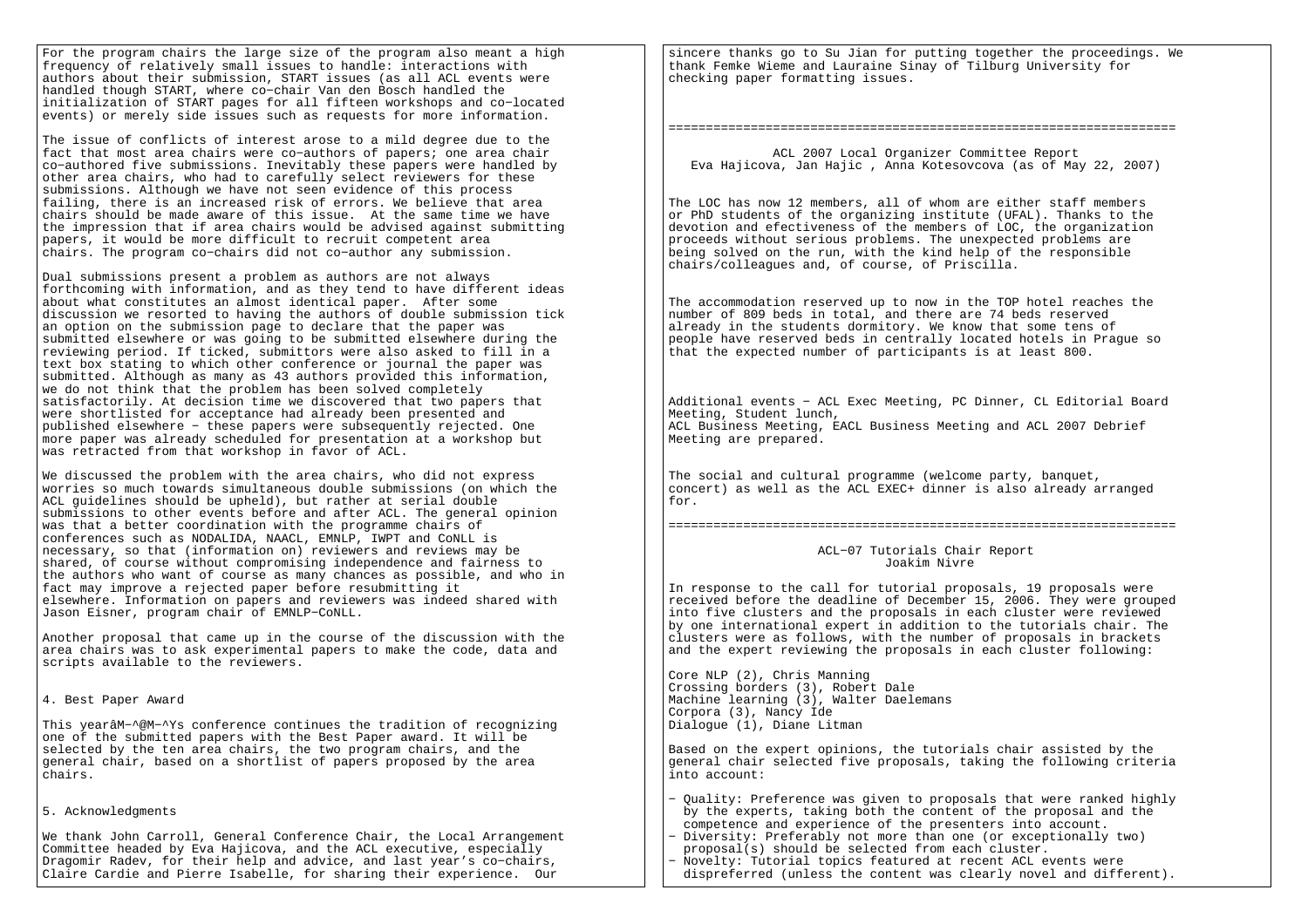| This resulted in the following five proposals being accepted for                                                                                                                                                                                                                                                                                                                                                                                              | 3. CDROM                                                                                                                                                                                                                                                                                                                                                                                                                              |
|---------------------------------------------------------------------------------------------------------------------------------------------------------------------------------------------------------------------------------------------------------------------------------------------------------------------------------------------------------------------------------------------------------------------------------------------------------------|---------------------------------------------------------------------------------------------------------------------------------------------------------------------------------------------------------------------------------------------------------------------------------------------------------------------------------------------------------------------------------------------------------------------------------------|
| presentation:<br>T1 (p.m.): Bayesian Nonparametric Structured Models<br>Percy Liang, Dan Klein<br>T2 (a.m.): Usability and Performance Evaluation for Advanced Spoken Dialogue                                                                                                                                                                                                                                                                                | All papers in the main conference and workshops are available on CDROM,<br>which are distributed to all participants. This time it appears only<br>EMNLP-CONLL encounter problem on converting pdf to ps, which could be<br>solved finally. If no more issue appears on the conversion to ps files,<br>we might still keep to ps files to make it easier to the unix users.                                                           |
| Systems<br>Kristiina Jokinen, Michael McTear                                                                                                                                                                                                                                                                                                                                                                                                                  | All papers are also expected to be available at the ACL Anthology by the<br>time if not earlier of the conference.                                                                                                                                                                                                                                                                                                                    |
| T3 (p.m.): Textual Entailment<br>Ido Dagan, Dan Roth, Fabio Massimo Zanzotto                                                                                                                                                                                                                                                                                                                                                                                  | 4. Technical issues                                                                                                                                                                                                                                                                                                                                                                                                                   |
| T4 (a.m.): From Web Content Mining to Natural Language Processing<br>Bing Liu                                                                                                                                                                                                                                                                                                                                                                                 | Deviant paper formatting (e.g. paper size, font embedding, etc.) has<br>always been a problem, and it is no exception this time. 99 out of 131<br>papers have been communicated with the authors to make the necessary                                                                                                                                                                                                                |
| T5 (a.m.): Ouality Control of Corpus Annotation Through Reliability Measures<br>Ron Artstein                                                                                                                                                                                                                                                                                                                                                                  | ammendaments. Among which about 26 papers used A4 instead of Letter<br>sized required, although it has been emphasised again and again that<br>Letter size is required.                                                                                                                                                                                                                                                               |
| After the deadline of notification, January 15, 2007, it was<br>discovered that one additional proposal had been sent before the<br>deadline but had not reached its final destination because of a                                                                                                                                                                                                                                                           | The similar thing happens to almost all the other proceedings as well.                                                                                                                                                                                                                                                                                                                                                                |
| temporarily malfunctioning server that did not relay the message<br>properly. After discussion with the general chair it was decided that                                                                                                                                                                                                                                                                                                                     | 5. Suggestions and discussions                                                                                                                                                                                                                                                                                                                                                                                                        |
| the proposal should be reviewed as if it had been received in time,<br>since the program could still accomodate one additional tutorial. This<br>review, which involved two of the international experts, resulted in                                                                                                                                                                                                                                         | (1) It'll be good to make the report of the previous years' publication<br>chair available to the current one. So that he or she could benefit from<br>the experience. This might be extended to the other book chairs as well.                                                                                                                                                                                                       |
| the proposal being declined. However, the incident shows that e-mail<br>without explicit acknowledgment is not a safe method for submission of<br>tutorial proposals. In the future, it is therefore recommended that<br>tutorial proposals are submitted through the same conference system as<br>all other submissions.                                                                                                                                     | (2) It needs to remind the other book chairs in advance that they're<br>responsible to the quality of their proceedings. Some of them tends to<br>overlook the paper formatting issues totally.                                                                                                                                                                                                                                       |
|                                                                                                                                                                                                                                                                                                                                                                                                                                                               | Su Jian<br>June 2007                                                                                                                                                                                                                                                                                                                                                                                                                  |
| Report of ACL 2007 Publications Chair                                                                                                                                                                                                                                                                                                                                                                                                                         |                                                                                                                                                                                                                                                                                                                                                                                                                                       |
| Su Jian                                                                                                                                                                                                                                                                                                                                                                                                                                                       | Report for ACL 2007 Student Research Workshop                                                                                                                                                                                                                                                                                                                                                                                         |
| As the publications chair for this conference, I have used the<br>publication tool ACL PUB built by ACL2005 publications chairs Jason<br>Eisner and Philipp Koehn.                                                                                                                                                                                                                                                                                            | Student Chairs:<br>Violeta Seretan (violeta.seretan@lettres.unige.ch),<br>Chris Biemann (biem@informatik.uni-leipzig.de)<br>Faculty Advisor:<br>Ellen Riloff (riloff@cs.utah.edu)                                                                                                                                                                                                                                                     |
| 1. Main conference publications                                                                                                                                                                                                                                                                                                                                                                                                                               | 1. Program Committee                                                                                                                                                                                                                                                                                                                                                                                                                  |
| Same CoLing/ACL 06, participants do not get hardcopy proceedings, unless<br>they explicity request during registration and pay extra for them. On<br>the other hand, we do prepare the printed companion volume, as Priscilla<br>find it hard to sell the proceedings to libraries and others<br>post-conference and then have to explain why they are not getting the full 2-<br>volume set. Also it does form part of the written record of the conference. | The co-chairs of the ACL 2007 Student Research Workshop are Violeta<br>Seretan (University of Geneva, Switzerland) and Chris Biemann<br>(University of Leipzig, Germany). Ellen Riloff (University of Utah,<br>USA) is the Faculty Advisor. The program committee was formed by the<br>co-chairs by asking previous SRW reviewers, previous SRW participants<br>and other researchers from the community. The final program committee |
| A tool has been given to Start to integrate to take away the author ID<br>information, which could be ready for the next meeting.                                                                                                                                                                                                                                                                                                                             | consists of 52 reviewers, of which 26 were students or young<br>researchers and 26 were senior researchers.                                                                                                                                                                                                                                                                                                                           |
| 2. Workshop publications                                                                                                                                                                                                                                                                                                                                                                                                                                      | 2. Paper Submission and Acceptance                                                                                                                                                                                                                                                                                                                                                                                                    |
| All 16 workshops have printed proceedings. Besides ACL PUB, a dummy<br>data set was also created and distributed to the other book chairs,<br>basically the organizers of WS, P&D, SRW, collocated conference in<br>advance, so that they could have a dryrun to avoid the last minute<br>panic. They've been given further messages on how to assemble the                                                                                                   | We received 52 submissions from 22 countries (see Table 1). All papers<br>were assigned 3 reviewers (at least 1 senior and 1 student reviewer).<br>We accepted 16 papers, of which 9 are regular (oral) presentations and<br>7 are posters.                                                                                                                                                                                           |
| proceeding, feedback on their proceeding issues after the proofreading.                                                                                                                                                                                                                                                                                                                                                                                       | Country/Region submissions<br>accepted                                                                                                                                                                                                                                                                                                                                                                                                |
|                                                                                                                                                                                                                                                                                                                                                                                                                                                               |                                                                                                                                                                                                                                                                                                                                                                                                                                       |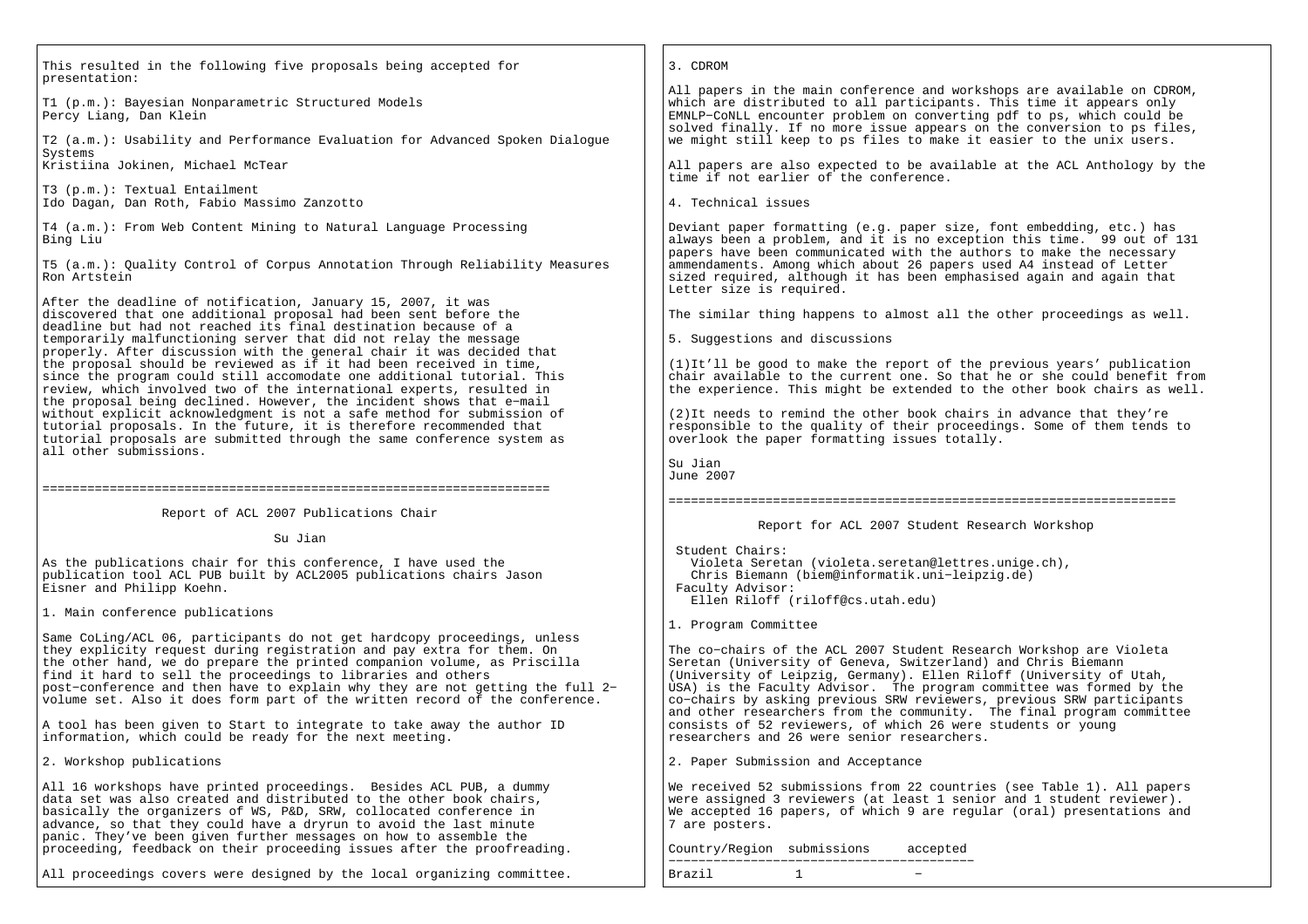| China           | 6              |                |  |
|-----------------|----------------|----------------|--|
| Czech Republic  |                |                |  |
| France          | 6              |                |  |
| Germany         |                |                |  |
| Hungary         |                | 1              |  |
| Italy           |                |                |  |
| India           |                |                |  |
| Iran            |                |                |  |
| Ireland         |                | $\overline{a}$ |  |
| Nepal           |                |                |  |
| New Zealand     |                |                |  |
| The Netherlands | $\overline{2}$ | $\overline{a}$ |  |
| Palestine       |                |                |  |
| Poland          |                | $\overline{a}$ |  |
| Russia          |                |                |  |
| Spain           |                |                |  |
| Sweden          | 3              |                |  |
| Switzerland     | 2              |                |  |
| UK              | 6              | 4              |  |
| Ukraine         |                |                |  |
| USA             | 4              | $\overline{a}$ |  |
| TOTAL           | 52             | 16             |  |
|                 |                |                |  |

Table 1: Submission and acceptance by countries

3. Presentation Format

The Student Research Workshop posters are included together with the main conference poster session on Day 1 of ACL. We made sure that the student posters are presented next to the main conference posters, andcan be kept hanging the whole conference.

The regular (oral) presentations are held as a parallel track on site on Day 2. Each oral presentation consists of 15 minutes of talk, and 5minutes each for panelist feedback and for general audience questions.

4. Panelists

The co−chairs asked senior conference attendees to be on the panel toprovide feedback to student authors. All papers received one or two panelists. These 19 panelists were selected for their knowledge in thearea and availability during the workshop.

5. Funding

We submitted our request to the National Science Foundation in January 2007 and received the award in April 2007. The grant totaled \$22,200,of which \$18,000 was budgeted for student travel and \$4,200 was budgeted for administrative costs associated with running the workshop(e.g., facility rentals, workshop proceedings, student lunch). We will be able to provide funds to every SRW participant. Because thecost of traveling to Prague varies depending on the student's location, the level of funding is determined based on the cost of travel. We will award a guaranteed \$800 in funds to students from Europe, \$1,800 to students from North America and \$2,000 for students from Australia/New Zealand. The rest of \$2,000 will be used to coverthe student co−chairs registration and will serve as a buffer forextra expenses. The remaining funds will be allocated to those students that did not manage to cover all costs with their allottedfunds.

6. Organization and Planning

The Workshop was publicized by sending CFPs to mailing lists of computational linguistics and related fields, as well as direct emailsto professors at various departments. The availability of funding

appears to be an important incentive for submissions, and we found itwas important to include some funding information on the CFPs. TheWorkshop webpage was placed prominently on the main conference website. In addition, the ACL Newsletters helped to disseminate information on the Student Research Workshop. We are grateful to the main conference organizers for the support. The entire submission andreview process was managed by the START system. This system proved immensely helpful for managing the 52 submissions and 52 reviewers. Before sending out acceptance and reject letters, we double−checked with the main conference organizers to avoid double acceptance. We rejected two papers that have been published at other events withoutconsiderable changes.

7. Suggestions and Considerations

a) We believe that the success of the Student Research Workshop depends on the quality of the reviewer and panelist feedback to students. We were happy to find 52 reviewers and 19 panelists who aresupportive of this educational goal. The community was very responsive, which shows that the Student Research Workshop is widelyaccepted and recognized. Also for students whose work could not be accepted, the elaborate reviews will be of great help. We recommendthat future Workshop organizers continue the tradition ofconcentrating their efforts on assembling good reviewers and panelists.

b) For many Workshop presenters, this is their first major conference attendance. Therefore, we thought it would beneficial for students ifwe could arrange their poster/regular sessions early during the conference, such that they can begin networking and get the most outof the duration of the conference. We suggest that future Workshop planners communicate with the main conference organizers in the earlystages of planning to ensure that the logistics for this situation works out. Both oral and poster presentations were scheduled and located to make the SRW look like a part of the main conference rather than a separate event. We believe this is beneficial for the students,as they get more attention from the general audience.

c) This year, the submission deadline as well as the notification of acceptance for the SRW was set to be at the same time as that of themain conference. We did receive papers that indicated double submissions, but not to ACL main session and the SRW. Although we clearly stated that double sumbission has to be labelled as such, somestudents did not consider previously published papers as double submissions and found it hard to understand why their papers wererejected once we found out by manually checking the web. In the future, this point should be made even more explicit in the Call forPapers.

d) We set the camera−ready deadline one week before the deadline for the main conference. As nearly all papers needed adjustments, which took until two weeks past the deadline to finish, this proved to be anecessary means that is highly recommended to the next organizers.

e) In the Call for Papers, we aimed at early stage Ph.D. work andsuggested that advanced students should submit to the main conference. We believe this is a necessary contrast to NAACL'sDoctoral Consortium, and suggest to do so in subsequent years. However, about half of the submissions were at too early a stageand could not even fill 4 out of a maximum number of 6 pages, which imposed extra work on reviewers, as most of these papers were clear rejects both formally and by content. We suggest to provide a minimumpage number in the Call for Papers to avoid this.

f) Since our funding came from the National Science Foundation, in order for students to be reimbursed for their airfare their flights had to comply with the Fly America Act. This essentially means thatthe flights have to be on a U.S. carrier or code−shared by a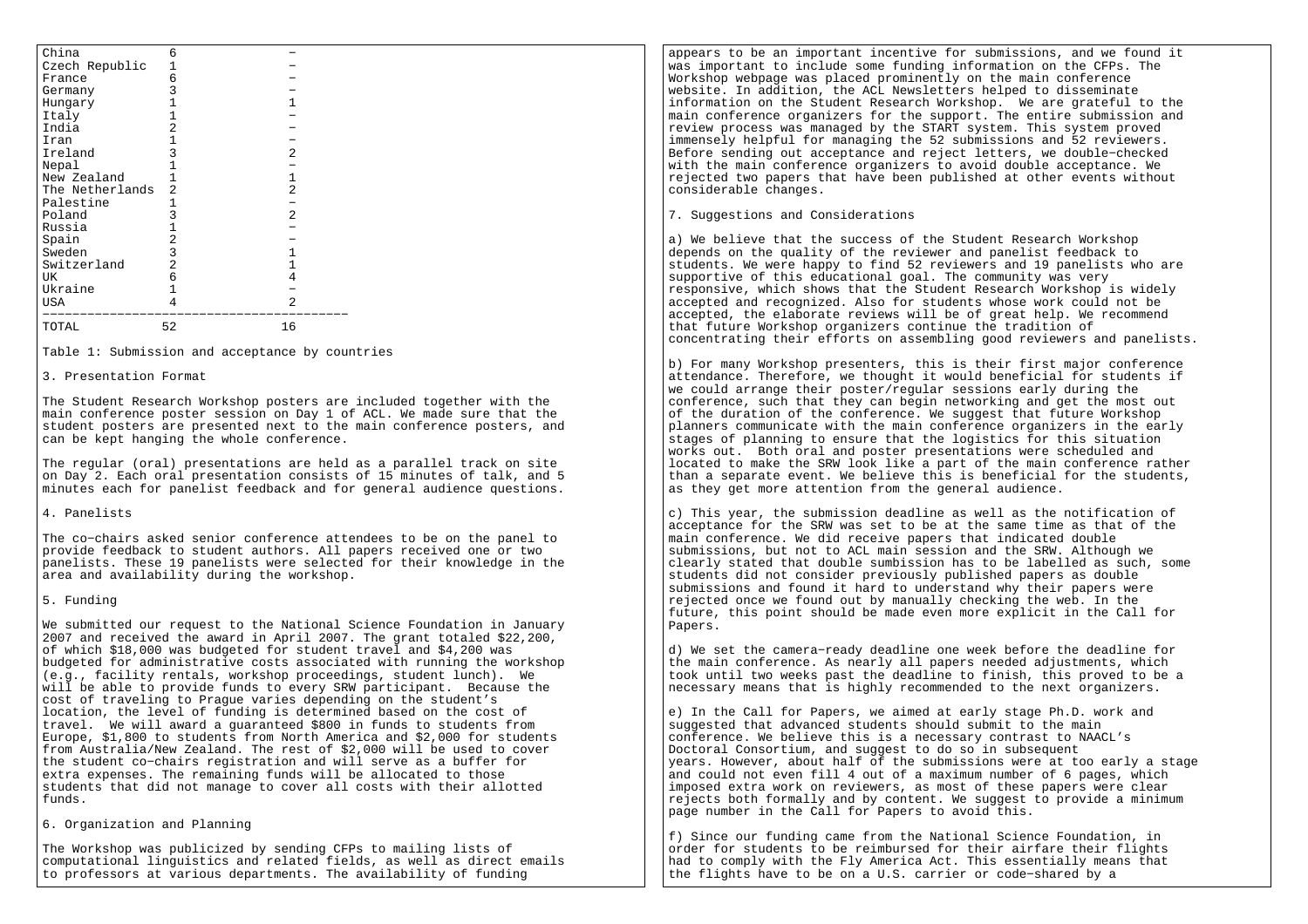| U.S. carrier, unless no such options are available (there are a few<br>exceptions, primarily when the travel time would be dramatically<br>increased). This caused some confusion among students, especially<br>those traveling entirely within Europe, because they weren't sure if<br>there were any "acceptable" flights or because the acceptable flights<br>were a lot more expensive than an "unacceptable" flight. Our solution<br>was to run their flight plans by a travel agent at the University of<br>Utah who determined whether their flights were acceptable or<br>not. However, this solution introduced lag time before the students<br>could book their flights and it was a bit cumbersome for the travel<br>agent. | about finances and deadlines for ordering posters, should be established<br>beforehand.<br>To my knowledge, all WS organisers kept the deadline for proceedings to go to<br>the publications chairs.<br>Special thanks to the local organisers, who provided fast, professional,<br>unburocractic support for the WS organisation.<br>Simone Teufel<br>May 2007                                                                                                                                                                                                                                                                                |
|----------------------------------------------------------------------------------------------------------------------------------------------------------------------------------------------------------------------------------------------------------------------------------------------------------------------------------------------------------------------------------------------------------------------------------------------------------------------------------------------------------------------------------------------------------------------------------------------------------------------------------------------------------------------------------------------------------------------------------------|------------------------------------------------------------------------------------------------------------------------------------------------------------------------------------------------------------------------------------------------------------------------------------------------------------------------------------------------------------------------------------------------------------------------------------------------------------------------------------------------------------------------------------------------------------------------------------------------------------------------------------------------|
|                                                                                                                                                                                                                                                                                                                                                                                                                                                                                                                                                                                                                                                                                                                                        |                                                                                                                                                                                                                                                                                                                                                                                                                                                                                                                                                                                                                                                |
| Report from ACL/EACL-07 Workshop chair                                                                                                                                                                                                                                                                                                                                                                                                                                                                                                                                                                                                                                                                                                 | Exhibits Chair Report for 2007                                                                                                                                                                                                                                                                                                                                                                                                                                                                                                                                                                                                                 |
| Simone Teufel                                                                                                                                                                                                                                                                                                                                                                                                                                                                                                                                                                                                                                                                                                                          | Jaroslava Hlavacova, Exhibits Chair (publishers)<br>hlava@ufal.mff.cuni.cz                                                                                                                                                                                                                                                                                                                                                                                                                                                                                                                                                                     |
| The committee consisted of myself, Katja Markert, Beth Ann Hockey and<br>Dekai Wu. We received 27 applications for workshops, which was more<br>than expected. The committee chose 15 Workshops of different lengths,<br>cf. below. The choice was very hard to do, as the quality of proposals<br>and committees was very high. One factor this year, in addition to the<br>usual ones, was the wish to be broad, i.e., to give research which is<br>CL-related but not core-CL a place to present close in time to the<br>core conference (e.g. embodied NLP, cognitive aspects). We also<br>wanted to allow old favourites which always have a wide participation,<br>and encourage empirical, task-based competitions.             | I sent the Call for Exhibits to approximately 25 publishers, at least twice<br>(middle of February, middle of March, beginning of April). The great majority<br>did not respond. From the rest, only two publishers were interested and<br>booked an exhibition booth - both Czech minor publishers LEDA and Karolinum.<br>Some of publishers ordered insertion of flyers into conference bags. Oxford<br>University Press and Cambridge University Press will send only books without<br>anybody to take care about them.<br>At the last moment, two European projects (Euromatrix and Companions)<br>ordered a booth for their presentation. |
| Two of the workshops were the result of a merger (WS9 and WS10).                                                                                                                                                                                                                                                                                                                                                                                                                                                                                                                                                                                                                                                                       |                                                                                                                                                                                                                                                                                                                                                                                                                                                                                                                                                                                                                                                |
| The 15 chosen workshops are:<br>$2 \text{ day}:$<br>WS1 SemEval                                                                                                                                                                                                                                                                                                                                                                                                                                                                                                                                                                                                                                                                        | Pavel Pecina, Exhibits Chair (companies)<br>pecina@ufal.mff.cuni.cz                                                                                                                                                                                                                                                                                                                                                                                                                                                                                                                                                                            |
| $1.5$ -dav:<br>WS9 Joint Workshop on Entailment and Paraphrase and 3rd PASCAL Recognizing<br>Textual Entailment (RTE-3) Challenge<br>WS10 Workshop on Linguistic Annotation (the LAW)                                                                                                                                                                                                                                                                                                                                                                                                                                                                                                                                                  | Four of all twelve sponsors are interested in an exibition booth: Google<br>as a Gold Sponsor plus three Silver sponsors (Textkernel, Newstin, and Powerset)<br>who paid for the booth separately.                                                                                                                                                                                                                                                                                                                                                                                                                                             |
| 1 day:<br>WS2 Statistical Machine Translation<br>WS3 Comp. Approaches to Semitic Languages: Common Issues and Resources<br>WS5 BioNLP'07<br>Deep Linguistic Processing<br>WS7<br>WS8 SIGMORPHON Computational Research in Morphology and Phonology,<br>WS12 NLP for Balto-Slavonic languages, Special Focus on IE<br>WS13 Grammar-based approaches to spoken language processing<br>WS15 Cognitive Aspects of Computational Language Acquisition                                                                                                                                                                                                                                                                                       | ACL 2007 Sponsorship Report<br>The Sponsorship Chairs<br>Gabor Proszeky: proszeky@morphologic.hu<br>Jan Hajic: hajic@ufal.mff.cuni.cz<br>Jun'ichi Tsujii: j.tsujii@manchester.ac.uk<br>Martha Palmer: Martha.Palmer@colorado.edu                                                                                                                                                                                                                                                                                                                                                                                                               |
| .5 day:<br>WS4 Language Technology for Cultural Heritage Data<br>WS6 A Broader Perspective on Multiword Expressions<br>WS11 4th ACL-SIGSEM Workshop on Prepositions<br>WS15 Embodied Language Processing                                                                                                                                                                                                                                                                                                                                                                                                                                                                                                                               | The following sponsors have been recruited by the sponsorship chairs.<br>The publicity document is attached below. The total amount of<br>sponsorship, not counting NSF, is \$24,500.00                                                                                                                                                                                                                                                                                                                                                                                                                                                        |
| This year, workshops were allowed to have posters. This was due to the fact<br>that three of the workshops (WS1, WS2 and WS9) were in the form of<br>competitions, and it had been planned that all participating systems should be<br>given some space for presentation. Due to high submission rates and quality of<br>submissions in other WS, these also opted for poster presentations.                                                                                                                                                                                                                                                                                                                                           | GOLD Sponsors \$5,000.00: Google<br>Microsoft Silver Sponsor, \$4,000                                                                                                                                                                                                                                                                                                                                                                                                                                                                                                                                                                          |
| The organisation of posters for the workshops was the most time-consuming<br>aspect of my work, because so many workshops decided they wanted to have<br>posters, and the decision came very late (during or after the reviewing<br>period). I suggest that this should be changed for future ACLs; if posters<br>will be allowed in following ACLs, I would recommend that clear rules eq.                                                                                                                                                                                                                                                                                                                                            | SILVER Sponsors \$2,500.00: TextKernel, Newstin, Powerset<br>BRONZE Sponsors \$1,000: BBN . IBM (for the Best Student Paper Award),<br>MorphoLogic, Xerox-Grenoble, Language Weaver, CSKI, Kilgray, ELRA.<br>The Student Research Workshop is being generously supported by:                                                                                                                                                                                                                                                                                                                                                                   |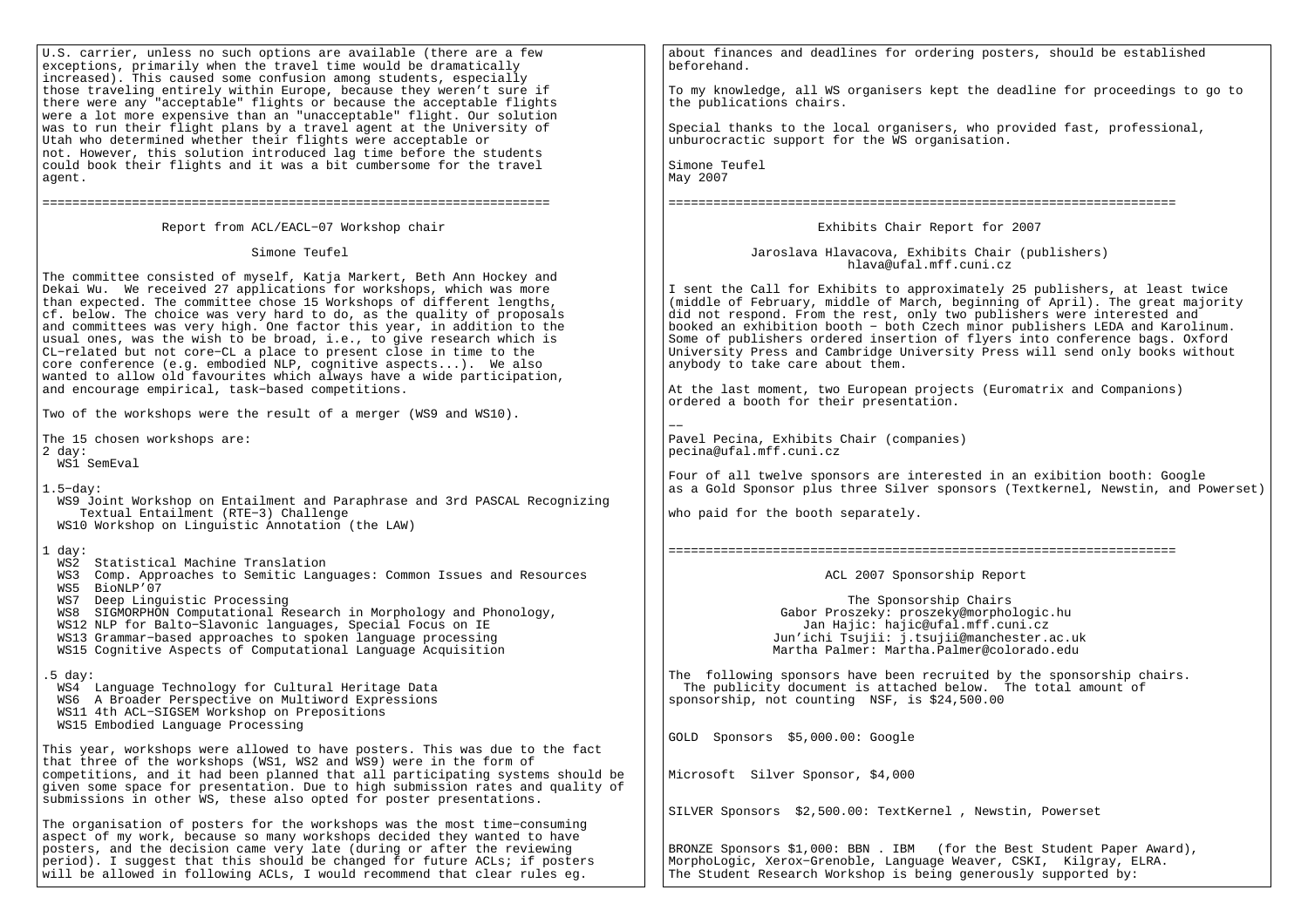\* National Science Foundation.For a complete list of sponsors, please visit this webpage http://ufal.mff.cuni.cz/acl2007/sponsorship/==================================================================== POSTERS and DEMOS Sophia AnaniadouThis year we had 113 submissions out of which 61 were selected forpresentation, resulting in a 54% acceptance rate.The criteria for acceptance of posters were to describe original workin progress, and to present innovative methodologies used to solveproblems in computational linguistics or NLP. 48 posters were accepted. For demonstrations the criterion for acceptance was the implementation of mature systems or prototypes in which computationallinguistics or NLP technologies are used to solve practicallyimportant problems. 13 demonstrations were accepted.==================================================================== Local Demos Arrangements Miroslav Spousta (member of ACL'07 LOC responsible for local demos arrangements)Demo session at the ACL 2007 conference will take place at the Top Hotel, Prague on Tuesday, June 26. Currently, there are 13 demos accepted for the conference, divided into two groups (7+6) −− morning and afternoon.Accepted demos list as well as instruction for demo presenters are on the ACL'07 web page (http://ufal.mff.cuni.cz/acl2007/demos/, http://ufal.mff.cuni.cz/acl2007/instructions/demo/). We will provide table, chairs, LCD 19'' and poster easel for each presenter. I cooperate with Zdenek Zabokrtsky (LOC) and Sophia Ananiadou (Demos/Posters Chair) on the scheduling and arranging of the demo session. ====================================================================Local preparation of posters sessions for ACL 2007 and associated events Zdenek ZabokrtskyThere are four groups of events which 'consume' poster easels: (1) ACL poster sessions, (2) ACL demo sessions, (3) poster session of Student Research Workshop, and (4) associated events, namely EMNLP and 12 workshops (the organizers of the remaining three workshops did not announce any intention to have poster sessions). Besides that, there are also poster easels reserved for organizers' needs.As for the ACL poster and demo sessions, I'm cooperating with Sophia Ananiadou, who is the ACL head for poster and demo sessions. According to the information which I received from her, there are 48 poster contributions divided into five poster sessions and 13 demo contributions divided into two demo sessions. The schedule of poster and demo sessions is available at http://ufal.mff.cuni.cz/acl2007/demos/.There will be 7 contributions in SRW poster sessions. The poster easels for SRW will be located close to the easels of the main ACL poster sessions.I am also responsible for allocation of poster easels for EMNLP and all workshops poster sessions. The posters are scheduled according to the information which I received from Simone Teufel and Jason Eisner.The detailed schedule of all 'poster consuming events' is available to ACL organizers at http://ufal.mff.cuni.cz/~zabokrtsky/acl/poster\_schedule.html (for internal purposes only).Instructions for all poster presenters are already placed on the official ACL'07 web: http://ufal.mff.cuni.cz/acl2007/instructions/poster/.Zdenek Zabokrtsky (member of ACL'07 LOC responsible for arrangement of poster sessions)====================================================================Mentoring Service (Florence Reeder: freeder@mitre.org) o 17 requests for mentoring − all returned successfully o 8 mentors − many new o 3 new mentor volunteers for next year o Native languages: Chinese, Japanese, Russian, Arabic,Czech and French o Mentors: Charles Callaway, John White, Bea Oshika, Ken Samuel, Deborah Dahl, Marilyn Kupetz, Chrys Chrystello andmyself.==================================================================== ACL 2007 Publicity Chairs Report Jiri Mirovsky, Pavel Schlesinger, Pavel Stranak(as of May 22, 2007)We have compiled local information and prepared some maps. These have been published on the conference website. Four newsletters have been published so far. We are in the process of preparing the participants' handbook.==================================================================== Computational Linguistics Journal Editorial Report Robert Dale1 SUMMARYAll is stable and going well, but big changes may be in the offing.2 HIGHLIGHTS2.1 Last Words column now running in every issue.<br>2.2 Survey Articles category being redefined to c 2.2 Survey Articles category being redefined to clarify its aim. 2.3 Stephen Wan has stepped down after two and a half years of excellent service as editorial assistant, to be replaced by Mary Gardiner, who carriedout the role (also excellently!) in 2003−2004. 2.4 Mary is currently undertaking a detailed exploration of online2.review management systems so we can improve our processes. 2.5 Blackwell have approached us in an attempt to entice us away from MIT Press.2.6 Talk of Open Access is all the rage (and being taken into account in 2.4).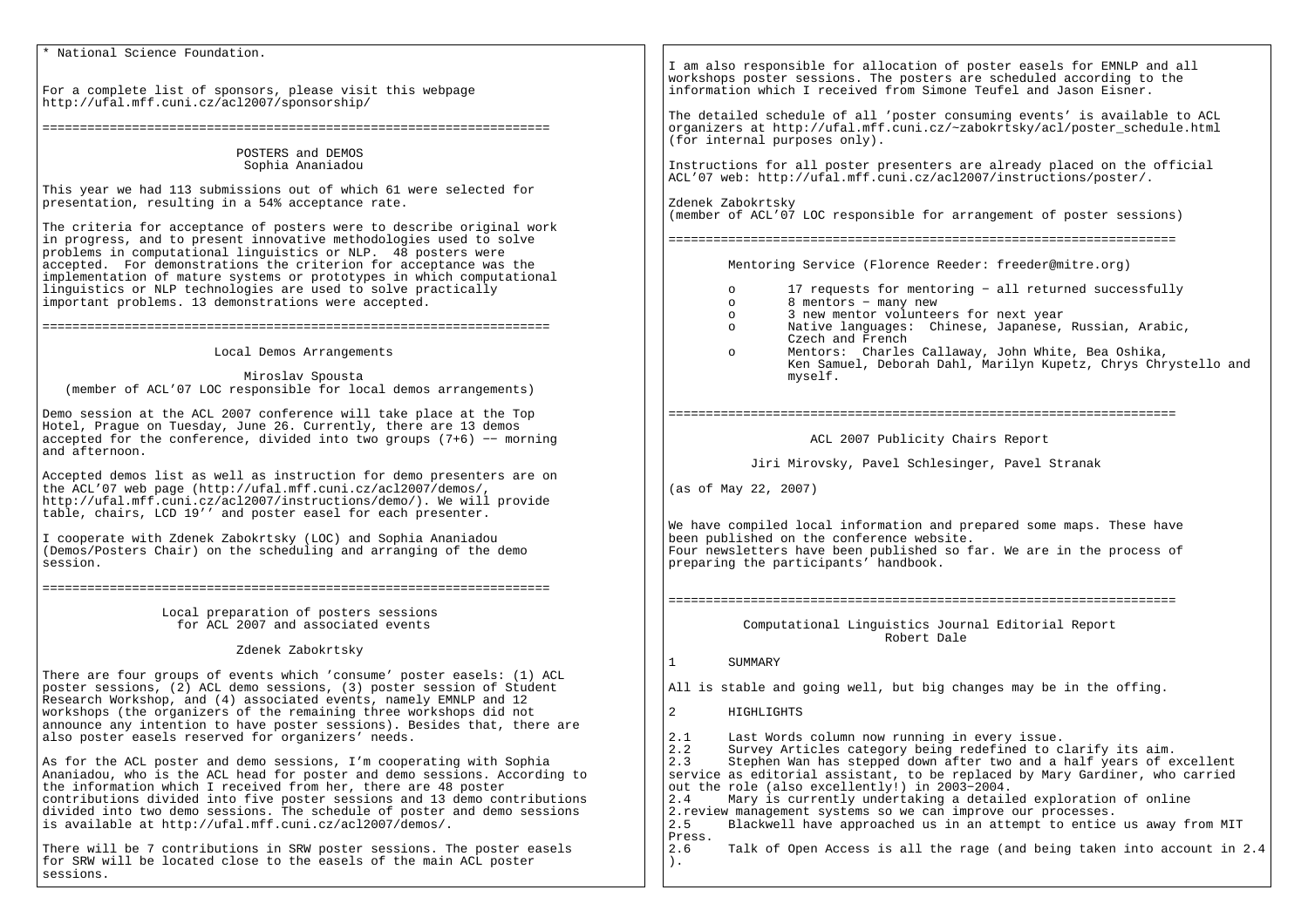| Important: Note that my five year tenure as editor ends mid 2008. I'm<br>happy to serve another five years, as both Julia Hirschberg and James Allen                                                       | reviewer (most take less) and five months for journal production.                                                                                                                                                                             |  |
|------------------------------------------------------------------------------------------------------------------------------------------------------------------------------------------------------------|-----------------------------------------------------------------------------------------------------------------------------------------------------------------------------------------------------------------------------------------------|--|
| did, but this would be at the Executive's pleasure.                                                                                                                                                        | MATERIAL REVIEWED                                                                                                                                                                                                                             |  |
| 3<br>STATISTICS                                                                                                                                                                                            | I am continuing to be fairly strict in deciding if a book is to be                                                                                                                                                                            |  |
| Time to first decision for new submissions:                                                                                                                                                                | reviewed, but try to include all books that are in "core"<br>computational linguistics, as well as a variety of books from<br>adjacent and overlapping disciplines that are likely to be useful in CL.                                        |  |
| For 2001 papers: 110 days<br>For 2002 papers: 127 days                                                                                                                                                     | We do not review technical reports, doctoral theses, conference<br>proceedings, or workshop proceedings, except if revised for                                                                                                                |  |
| For 2003 papers: 129 days                                                                                                                                                                                  | publication as a book by a recognized publisher. Sometimes it has                                                                                                                                                                             |  |
| For 2004 papers: 131 days<br>For 2005 papers: 146 days<br>For 2006 papers: 125 days[*]                                                                                                                     | proved to be impossible to find a reviewer for a book who has sufficient<br>expertise in the subfield and yet does not have a conflict of interest<br>due to an association with one of the authors, editors, or contributors<br>of the book. |  |
| [*] The 2006 number excludes special issue papers (we do not have all<br>the data), proposals for survey articles, and one paper on which we do<br>not have a decision.                                    | PRODUCTION MATTERS                                                                                                                                                                                                                            |  |
|                                                                                                                                                                                                            | I am indebted to Nadia Talent for long hours of reading out loud with                                                                                                                                                                         |  |
| Excluding special issue submissions, we had: 69 submissions consisting of 52<br>New (+2 same year revision of a submission in 2006) and 15 resubmissions.                                                  | me to check the galleys.                                                                                                                                                                                                                      |  |
| Special issue submissions were another 31 New submissions.                                                                                                                                                 |                                                                                                                                                                                                                                               |  |
| Here's the traditional 'disposition by first decision' table (2006 excludes<br>special issue submissions):                                                                                                 | Computational Linguistics<br>Squibs and Discussions: report for 2006<br>Pierre Isabelle                                                                                                                                                       |  |
| Decision<br>2006<br>2005<br>2004<br>2003<br>2002 2001<br>2000<br>1999                                                                                                                                      | At the beginning of year 2006, there was only one submission in the                                                                                                                                                                           |  |
| Submitted<br>47<br>52<br>62<br>53<br>65<br>65<br>57<br>64<br>$\overline{2}$<br>11<br>23<br>18<br>13<br>13<br>16<br>15                                                                                      | squibs pipeline. In the course of year 2006, 19 additional papers were                                                                                                                                                                        |  |
| Accept<br>22<br>20<br>9<br>21<br>29<br>20<br>12<br>11<br>Reject                                                                                                                                            | (re-) submitted. This was an all-time record for squibs. At the end of<br>2006, there were only two submissions left in the pipeline. Thus,                                                                                                   |  |
| $\overline{0}$<br>$\overline{\mathbf{3}}$<br>$\overline{\phantom{a}}^2$<br>$\overline{\phantom{a}}$<br>$\overline{3}$<br>Resubmit as squib<br>$\overline{1}$<br>$\overline{2}$<br>$\overline{1}$           | 18 decisions were made over the year. The results were as follows:                                                                                                                                                                            |  |
| Revise and resubmit<br>27<br>37<br>23<br>25<br>18<br>22<br>27<br>12<br>2<br>Withdrawn<br>$\overline{0}$<br><sup>1</sup><br>$\mathbf 0$<br>$\overline{3}$<br>$\overline{\mathbf{3}}$<br>2<br>$\overline{0}$ | * 2 papers accepted                                                                                                                                                                                                                           |  |
| $7\phantom{.0}$<br>$\mathbf{1}$<br>$\mathbf{1}$<br>$\overline{2}$<br>2<br>$\Omega$<br>No decision<br>$\Omega$<br>8                                                                                         | * 7 papers rejected                                                                                                                                                                                                                           |  |
|                                                                                                                                                                                                            | * 8 invitations to rework the (re-)submission<br>* 1 withdrawn                                                                                                                                                                                |  |
| At the time of writing, for 2007 we have the following: 22 Submissions total,<br>consisting of 12 New and 10 resubmissions.                                                                                |                                                                                                                                                                                                                                               |  |
|                                                                                                                                                                                                            | The mean time taken for these decisions was 107 days.                                                                                                                                                                                         |  |
| Average time to date to decisions for New submissions: no new submissions have<br>decisions yet.                                                                                                           | Thus far, only 3 papers have been (re-) submitted in 2007.                                                                                                                                                                                    |  |
|                                                                                                                                                                                                            | -- Pierre Isabelle                                                                                                                                                                                                                            |  |
| 2007 Decisions:<br>Submitted<br>22<br>- 5<br>Accept                                                                                                                                                        | Squibs editor for Computational Linguistics<br>23 May 2007                                                                                                                                                                                    |  |
| Reject<br>1<br>Revise and resubmit<br>$\overline{0}$                                                                                                                                                       |                                                                                                                                                                                                                                               |  |
| No decision yet<br>16                                                                                                                                                                                      | ACL ANTHOLOGY Report, July 2007<br>Steven Bird                                                                                                                                                                                                |  |
| (At the time of this report in 2006 we had 31 submissions for that year, and in<br>2004 we had 42.)                                                                                                        | The ACL Anthology is a digital archive of research papers in                                                                                                                                                                                  |  |
|                                                                                                                                                                                                            | computational linguistics, sponsored by the CL community, and freely<br>available to all. It includes the Computational Linguistics journal,                                                                                                  |  |
| Computational Linguistics                                                                                                                                                                                  | and proceedings of many conferences and workshops including: ACL,<br>EACL, NAACL, ANLP, TINLAP, COLING, HLT, MUC, and Tipster. Conference                                                                                                     |  |
| Book Review Editor's report                                                                                                                                                                                | proceedings are published in the anthology around the same time as the                                                                                                                                                                        |  |
| Graeme Hirst<br>May 2007                                                                                                                                                                                   | conference. CL articles are published in the anthology one year in<br>arrears (but individual subscribers can access recent issues                                                                                                            |  |
| BOOK REVIEWS PUBLISHED                                                                                                                                                                                     | electronically via the MIT Press website).                                                                                                                                                                                                    |  |
| In 2006 we published 16 book reviews in the journal, plus a few brief<br>notices.                                                                                                                          | The anthology now contains over 12,500 papers (up from 11,000 papers<br>twelve months ago), along with full-text search. Most of the papers<br>are also indexed by Citeseer and Google Scholar, helping the citation                          |  |
|                                                                                                                                                                                                            | counts of ACL authors. e.g. the following Google Scholar search                                                                                                                                                                               |  |
| Most reviews are published in a timely manner -- that is, within 12<br>months of receipt of the book. This allows six months for the                                                                       | reported nearly 8,000 results:<br>http://scholar.google.com/scholar?q=site%3Aacl.ldc.upenn.edu. The ACM                                                                                                                                       |  |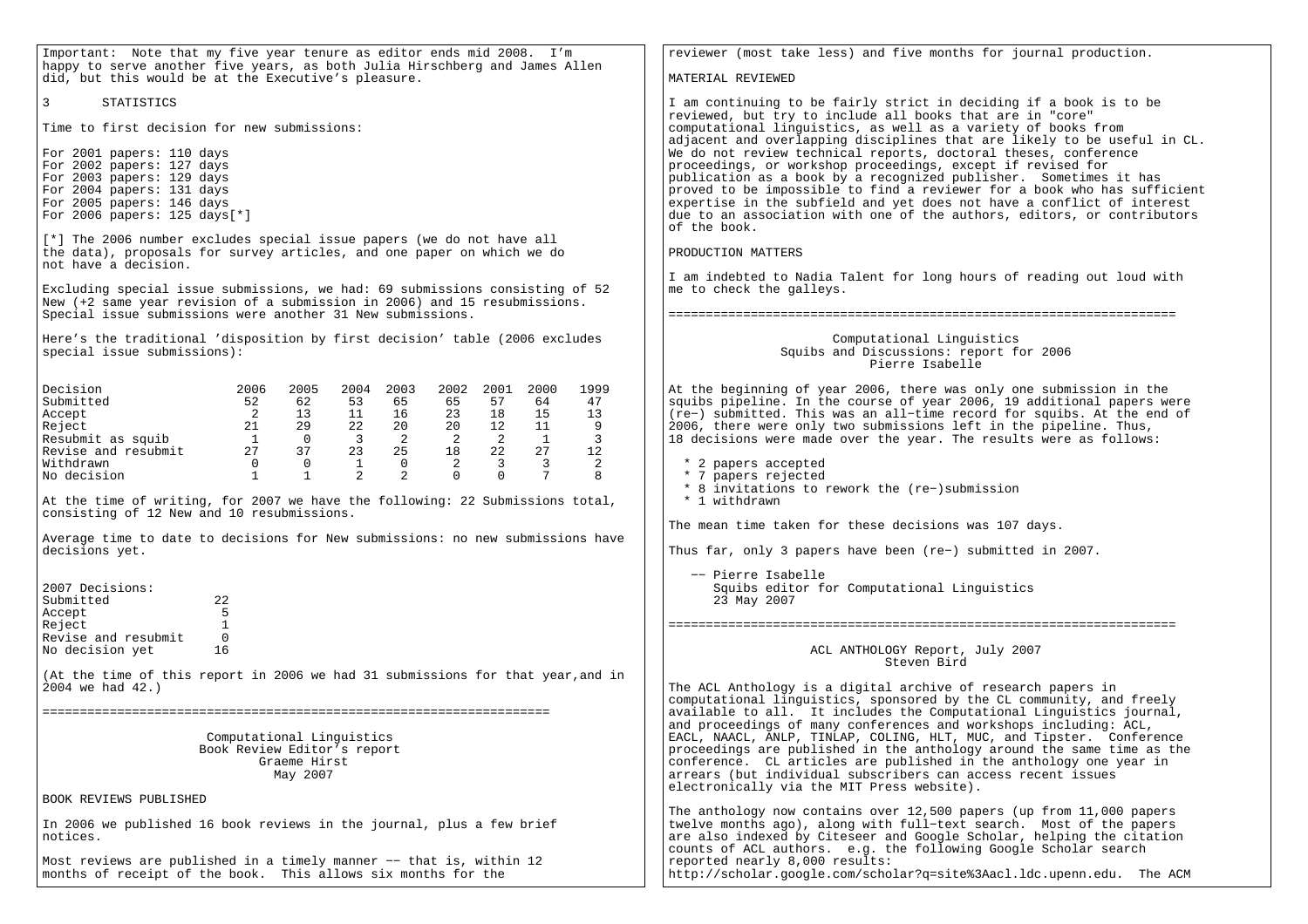Digital Library is creating rich metadata and doing full citationlinking for all anthology materials.

ADDITIONS OVER LAST 12 MONTHS: Proceedings from HLT−NAACL−07, ACL−06,EACL−06, HLT−NAACL−06, ACL−04, COLING−04, HLT−NAACL−04; CL Vol 31(2005).

CONVERSION OF LEGACY MATERIALS: The 2004 conferences all used idiosyncratic directory layouts, filenames and HTML formats, and wereconverted manually by a student assistant at Melbourne University.

MAILING LIST: A new mailing list has been set up for announcementsconcerning new materials added to the Anthology:http://groups.google.com/group/acl−anthology

FUTURE MATERIALS: The ACL publication software generates conference CD−ROMs using the same directory layout and file−naming conventions asthe anthology, streamlining the online publication process. BibTeX files are automatically generated and made available to users. Thejournal and any SIG workshops not held in conjunction with an ACLmeeting will continue to require manual processing.

DIGITAL OBJECT IDENTIFIERS: DOIs are akin to ISBN numbers, but applyto individual papers. They are now the standard way to uniquely identify an academic paper, and web services will be available forresolving DOIs to papers (e.g. http://dx.doi.org/).

MIT Press assigns DOIs to CL articles, and the ACM is in the processof assigning DOIs to each anthology item. Before the ACM could do this we had to join CrossRef and get a "DOI Prefix" (our prefix is 10.3115). The nominal cost for DOI assignment is \$1 per article; the ACM will cover the cost for past materials, while the ACL will coverthe cost of DOI assignment for anthology materials from 2006 onwards.

IJCNLP: From 2008 onwards, IJCNLP proceedings will appear in the Anthology.

### ONGOING ACTIVITIES

HIGHER−QUALITY BIBLIOGRAPHIC METADATA: The ACM Digital Library is creating high−quality bibliographic metadata for each individual paper, in conjunction with registering each paper with a DOI. It should be possible to extract that metadata and improve the quality of metadata on the Anthology site (e.g. removing OCR errors in the spelling of author and paper names).

PUBLICATION INSTRUCTIONS: The instructions for the publication software need to be updated to cover two further tasks: (i) obtaining the workshop identifiers from the Anthology editor, and (ii) uploading the materials to the anthology by FTP. Conferences and workshops not held in conjunction with a regular ACL meeting are not automatically included in the Anthology. Organizers of such events should consider using the ACL publication software and contacting the Anthology editorto ensure timely incorporation of the proceedings in the Anthology.

TIMING: Conference and workshop organizers have a variety of opinions about exactly when proceedings should appear in the Anthology (e.g. before, during, or after the event). I recommend that the ACL Executive establish a standard practice here. Journal papers appear 1−2 years after they are published, as decided by the Executive when the Anthology was founded. However, the ACM Digital Library publishes them much sooner (within a few months of publication?), for free access. I presume this practice has not hurt subscriptions, in which case I propose that the Anthology do the same.

IJCNLP: The 2005 conference proceedings were not included in the anthology because they were published by Springer. Springer agreed to make the proceedings freely available online after one year, but this

has not yet happened. Would the IJCNLP−05 organizers be able to supply the materials?

ACM DL: Our ACM Digital Library contact, Bernard Rous, has asked to receive CD−ROMs of ACL conferences as they are published, so that he can initiate the process of assigning DOIs. His address is:

Bernard Rous, Electronic Publishing Program Director,ACM, 2 Penn Plaza Suite 701, New York NY 10121−0701

TEXT EXTRACTION: There is an initiative to extract plain text from the ACL Anthology materials, involving Dragomir Radev, Min−Yen Kan and others. Most of the Anthology has been converted, and can be found at http://wing.comp.nus.edu.sg/~min/dAnth/acl/. This will facilitate the application of NLP techniques to our own publications.

TOPICAL INDEXING: The existence of persistent URLs makes it easy for individuals and special interest groups to set up annotated bibliographies with pointers to papers in the anthology. Moreover, the community's own text categorization techniques ought to be applied to its own text collection. The anthology site should link to any well−curated, comprehensive categorizations of its content, so that members of the CL community can benefit from them. The new ACL Wiki would be a convenient place for members to maintain topical indexes of ACL papers.

LONG−TERM MAINTENANCE: The Anthology "project" is almost concluded: (a) materials from the ACL's hardcopy and microfiche eras are now all digitized; (b) born−digital materials published in ad hoc formats have been manually converted; and (c) ACL's publications software supports publication via the Anthology. Final steps are to (d) update index pages with high−quality bibliographic metadata provided by the ACM; (e) host the primary copy of proceedings on the ACL website; and (f) assign well−documented tasks to a website manager and to the publications chair of ACL conferences, under the oversight of the ACL Secretary or designee. Once these steps have been carried out, the Anthology will be fully incorporated into the ACL's operation.

====================================================================

NLSR Report − Thierry Declerck

In the reporting period, the ACL NLSR continued its main activity, which consists in updating the listing of Natural Language Processing Tools on the base of voluntary submissions made by the authors of thesoftware (see registry.dfki.de). One nasty episode: the submission form has been misused by senders of spam, and we had to update the submission form for stopping this nuisance. We plan in the future toinclude the services offered by the ACL NSLR to actual initiatives dealing with grid technologies (see for example the Language Grid project in Japan: http://langrid.nict.go.jp/), or with infrastructuresfor Language Resources (see the European infrastructure initiativeCLARIN (Common Language Resources and Technology Infrastructure,http://www.mpi.nl/clarin/)

ACL Archives

Eric Fosler−Lussier

====================================================================

The ACL archive was reorganized in 2006−2007; the new archive can be found at http://www.aclweb.org/archive. Highlights of the reorganization include:

− Document labeling by both year and category;− Introduction of new material including;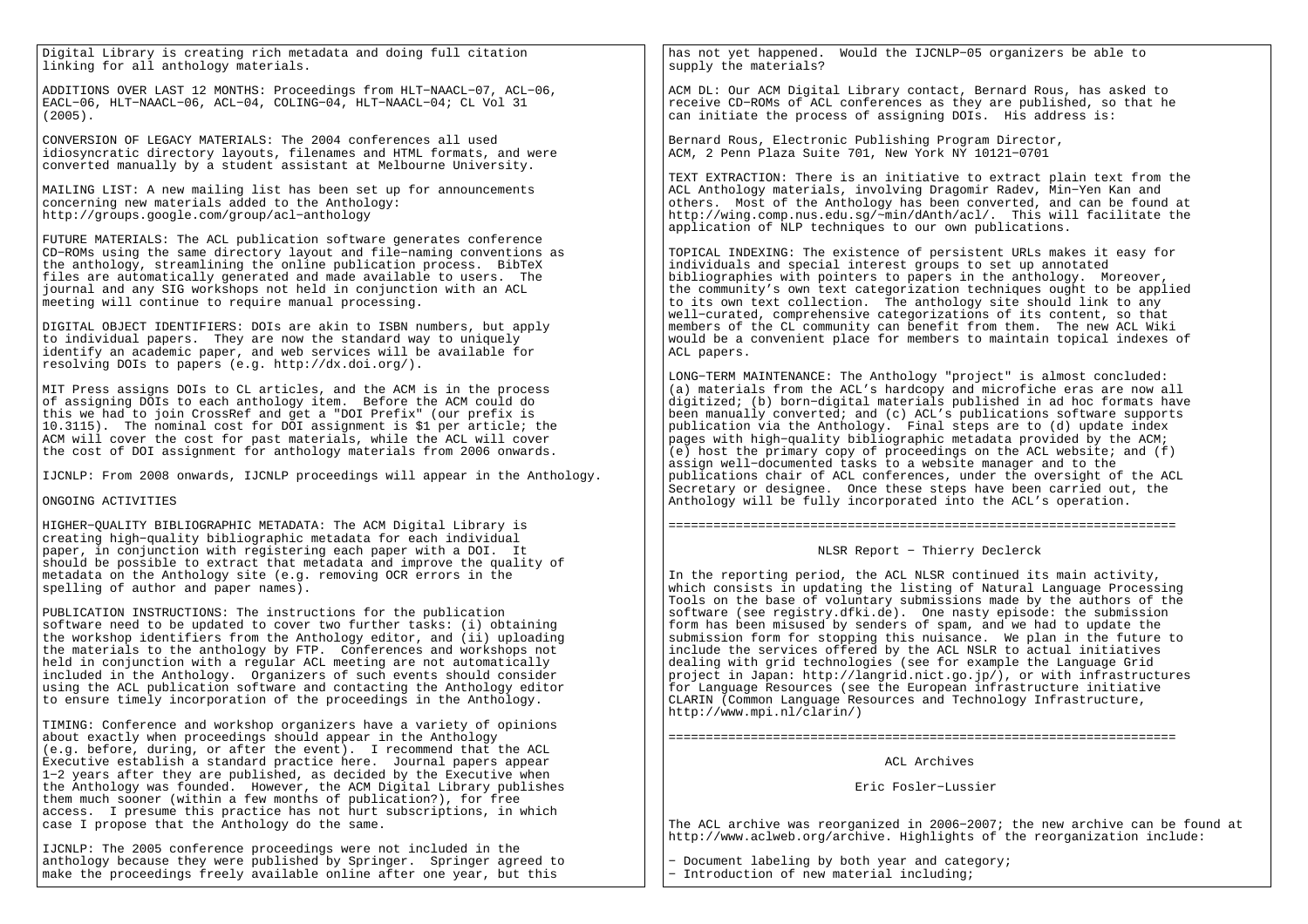− Missing executive committee reports;

- − Archived versions of the policies and procedures documents;
- − Updated officers and editorial board listings;
- − Expanded conference bids section;
- − New archival policy: all documents stored in the archive must not point to links outside aclweb.org (in order to prevent loss of information).

As always, suggestions for items to include in the archive, corrections, or alternative categorizations are welcome at (the archivist)[one word] −at− aclweb.org.

Eric Fosler−Lussier, ACL Archivist

====================================================================

ACL Wiki for Computational Linguistics − Report for 2007

 Peter Turneypeter.turney@nrc−cnrc.gc.ca

The ACL has created a new wiki specifically for Computational Linguistics, at http://aclweb.org/aclwiki. The purpose of this wiki isto facilitate the sharing of information on all aspects of Computational Linguistics. The ACL Wiki was created to fill a role that Wikipedia cannot fill. The wiki includes links to Computational Linguistics blogs, conferences, competitions, people, organizations, course descriptions, corpora, datasets, and introductory articles on topics such as Computational Lexicology, Computational Semantics, andWord Sense Disambiguation.

The ACL Wiki was initiated by Steven Bird, Ali Hakim, Dragomir Radev,and Peter Turney. On October 18th, 2006, MediaWiki software was installed on the ACL web server and the ACL Wiki began running. Thenew wiki was announced on the ACL mailing list on October 30th, 2006. This report was written when the wiki had been open to the public for about half a year. At that time, there were 1,755 pages inthe wiki database. This figure includes minimal pages that have relatively low content, but there were at least 100 high−content pages. In this half−year period, there have been more than 100,000 page views and more than 2,000 page edits, an average of more than 500views and 10 edits per day. Only registered users can edit pages and there are about 260 registered users. Registration requires only avalid email address. Although it has only been running for half a year, it is clear that the ACL Wiki has already attracted the supportand involvement of the Computational Linguistics community.

====================================================================

#### COLING/ACL 2006

#### Nicoletta Calzolari : COLING/ACL 2006 General Chair

COLING/ACL 2006 was the third joint conference of the International Committee on Computational Linguistics and the Association for Computational Linguistics. The conference washeld in Sydney, Australia, from 17−21 July 2006, with tutorials on July 16, workshops on July 22−23, and co−locatedevents on July 15−16 and July 22−23.

In this joint conference we tried to maintain the spirit ofboth COLING and ACL, but the combination had its own personality, in a mixture that was more than the simple sum of the two. Part of its character was due to the location, for the first time −− for both conferences −− in Australia.For this reason we decided to have a member of AFNLP (the

Asian Federation of Natural Language Processing) on theAdvisory Board and to give particular attention and visibility to the Asia−Pacific context, communities and languages. We sincerely thank both the AFNLP−Nagao Fund for providing financial support for those presenting Asian NLPresearch, and ALTA (the Australasian Language TechnologyAssociation) for their local support.

I profit of this report to express my gratitude again to allthose without whom this conference would not have existed,and I think I can do that on behalf of all participants.

My biggest thanks go to all the Chairs, for their invaluableeffort and dedication which made this Conference possible. First of all the two Program Chairs: Claire Cardie and PierreIsabelle, who did a tremendous job, managing so many submissions and taking care of both regular papers and posters, and the two Local Arrangements Chairs: Robert Dale and Cecile Paris, who succeeded in keeping so many details under control, in such a smooth way as if everything were natural and effortless for them. And all the others, fortheir precious, competent and hard work.

I warmly thank the Advisory Board −− composed of four ICCL, four ACL, and one AFNLP members −− to whom we resorted forsuggestions on important and sometimes delicate issues: Sandra Carberry, Eva Hajicova, Aravind Joshi, Martin Kay, Kathleen McCoy, Martha Palmer, Priscilla Rasmussen, BenjaminT'sou, Jun'ichi Tsujii.

I express my gratitude to all the sponsors for their greatsupport to the conference.

I thank all the organizers of the so numerous surroundingworkshops, tutorials, and other co−located events M−^V conferences, workshops, summer school −− adding value to themain conference, creating altogether probably the biggestever happening in Computational Linguistics.

My thanks to the area chairs, the reviewers, the invitedspeakers, the authors of the various presentations, in particular the students who enter with enthusiasm in such an exciting field, all the participants who in many cases made a long trip to be present at COLING/ACL 2006, and all those whocontributed in many ways to a success of the conference.

And I finally thank both ICCL and ACL for having decided to join forces again in such a great enterprise. COLING/ACL 2006 was, I'm sure, an exciting, stimulating and inspiringevent for all those who attended.

====================================================================

 Report on the NAACL Conference Human Language Technologies, 2007Submitted by Candy Sidner, General Chair for the conference

NAACL's annual conference for 2007, Human Language Technologies 2007 was held in Rochester, N.Y. from April 22 through April 27, 2007 atthe Hyatt Regency Hotel. Just under 500 people attended theconference.

There were 298 papers submitted to the meeting and 72 accepted, with150 late breaking (short) papers submitted and 55 accepted. In addition, 16 demos were also given during the main conference. The 21member organizing committee was chosen with representatives of all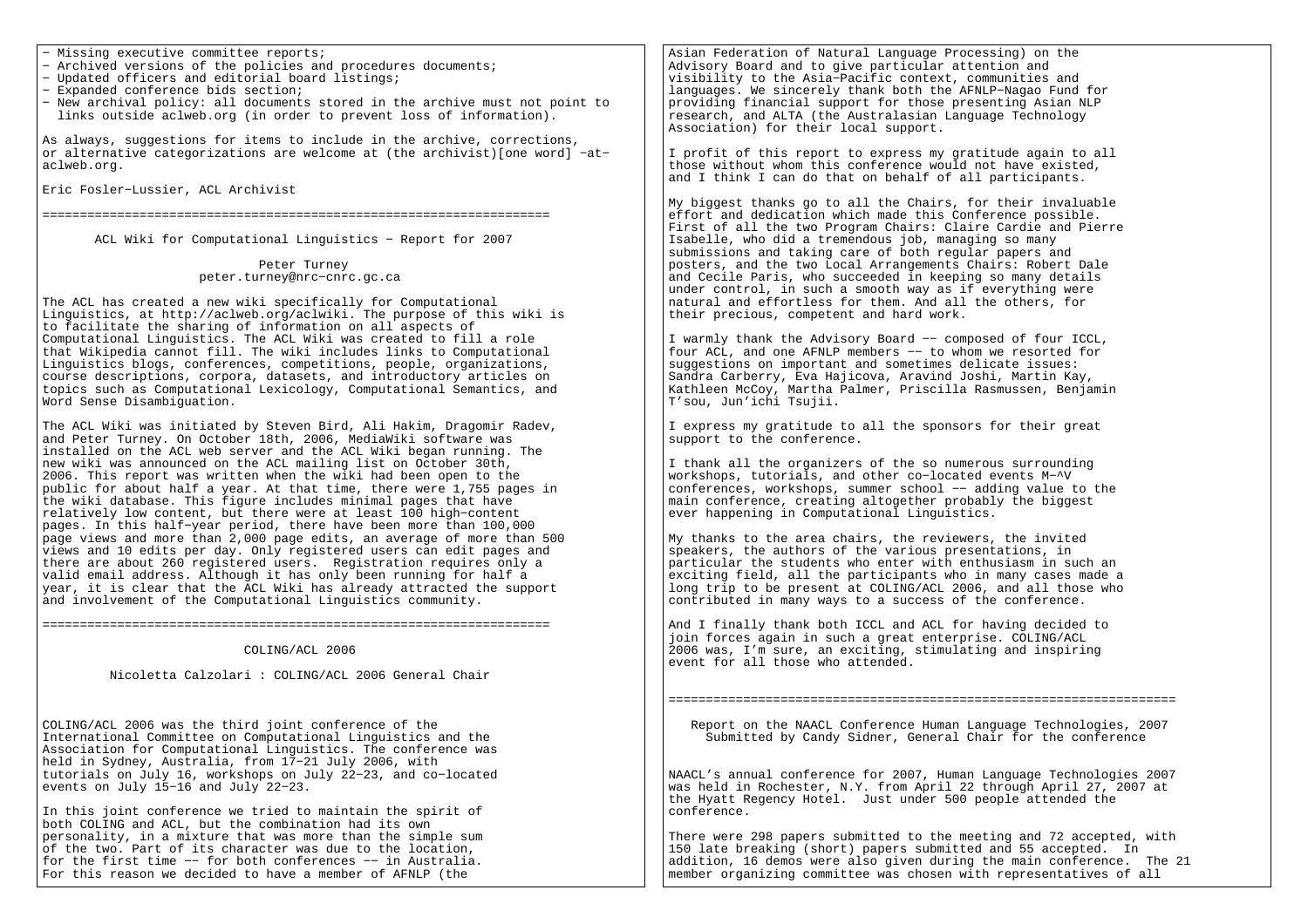| three sub-areas for NLP, IR and Speech. The program committee chairs<br>were Tanja Shultz, ChengXiang Zhai, Matthew Stone. The program chairs                                                                                              | hotel. Student dorms considered but ugly in US/CA shared dorm mode and in<br>any case far from conference hotel, requiring bus-ride.                                                                                                                                                                                       |  |
|--------------------------------------------------------------------------------------------------------------------------------------------------------------------------------------------------------------------------------------------|----------------------------------------------------------------------------------------------------------------------------------------------------------------------------------------------------------------------------------------------------------------------------------------------------------------------------|--|
| were supported by a senior program committee of 30 people and a<br>program committee of 312 people to review the long and short papers.<br>The full organizing committee, senior program committee and program                             | 5. Social programme:                                                                                                                                                                                                                                                                                                       |  |
| committee can be found in the conference proceedings, which have been<br>online at http://acl.ldc.upenn.edu/N/N07/N07-1000.pdf since shortly<br>before the conference.                                                                     | welcome reception: Sunday, 15 June, in the Statehouse atrium. Beautiful<br>space. Provisional booking, very unlikely to be needed by Governor on a<br>Sunday night, but he would have precedence. We would know in good time<br>to find a backup.                                                                          |  |
| On April 22, the Doctoral consortium took place with 10 student papers<br>and panels accompanying the presentations of each pair of papers. Also<br>on April 22, four tutorials were held, and on April 26/27, there were<br>5 workshops.  | banquet plans: Tuesday 17 June, pavillion of Columbus Zoo, ample capacity, at<br>least 700, would need transport. price: approx. 80. USD. Downtown options<br>much less attractive                                                                                                                                         |  |
| The conference had several sponsors: the Eastman Kodak company,<br>Microsoft Research, Powerset, Thomson, the Association For Machine<br>Translation in the Americas, IBM, and Language Weaver.                                            | 6. Conference fee: comparable to NAACL 07, which was USD 425 regular                                                                                                                                                                                                                                                       |  |
| Our organizing committee had some signficant difficulties with the<br>publication software. A full report will be provided after Memorial                                                                                                  | ACL/IJCNLP-2009 Report, June 2007<br>Bonnie Dorr                                                                                                                                                                                                                                                                           |  |
| Day. The pc chairs also thought that having three chairs was somewhat<br>unwieldy. One option would be to have a pc general chair and 2<br>associate chairs (representing whichever 2 areas were not the area of<br>the pc general chair). | The 47th Meeting of the Association for Computational Linguistics and<br>4th Bi-Annual Meeting of the IJCNLP, will take place in Asia in 2009.<br>As the future past president in 2009, I am responsible for chairing<br>the coordination group for ACL/IJCNLP-2009, which consists of members<br>from both ACL and AFNLP: |  |
| Report on the state of the preparations of ACL08<br>Prepared by: Chris Brew                                                                                                                                                                | Bonnie Dorr (chair of ACL/IJCNLP-2009 coordinating committee)<br>Yuji Matsumoto (co-chair of ACL/IJCNLP-2009 coordinating committee)                                                                                                                                                                                       |  |
| General Conference Chair: Kathy McKeown                                                                                                                                                                                                    | Kathy McCoy<br>Martha Palmer                                                                                                                                                                                                                                                                                               |  |
| Local Organizer: Chris Brew                                                                                                                                                                                                                | Dragomir Radev                                                                                                                                                                                                                                                                                                             |  |
| Other local arrangements people:: Detmar Meurers, Michael White, Donna<br>Byron, Eric Fosler-Lussier                                                                                                                                       | Priscilla Rasmussen<br>Keh-Yih Suh                                                                                                                                                                                                                                                                                         |  |
| 1. Dates: June 15-20, 2008                                                                                                                                                                                                                 | Benjamin Tsou<br>Jun-ichi Tsujii                                                                                                                                                                                                                                                                                           |  |
| Tutorials: Sunday June 15, 2008<br>Main conference: Monday-Wednesday, June 16-18, 2008                                                                                                                                                     | This group has posted the call for bids, at this URL:                                                                                                                                                                                                                                                                      |  |
| Workshops: Friday Saturday June 19-20, 2008                                                                                                                                                                                                | http://www.umiacs.umd.edu/~bonnie/acl-ijcnlp-09-cfb.html                                                                                                                                                                                                                                                                   |  |
| 2. Location: Hyatt Regency Hotel, Short North, Columbus OH                                                                                                                                                                                 | We received three very solid bids in February of this year. The group<br>has reached a consensus for a recommendation to the two Executive                                                                                                                                                                                 |  |
| This is a conference hotel attached to the greater columbus<br>convention center, somewhat airport like, but within                                                                                                                        | Boards (ACL and AFNLP) and we expect to be in a position to announce<br>the site of ACL/IJCNLP-2009 at the 2007 ACL this year.                                                                                                                                                                                             |  |
| comfortable walking distance of downtown and of small restaurant<br>district near downtown.                                                                                                                                                |                                                                                                                                                                                                                                                                                                                            |  |
| 3. Rooms reservation:<br>Tutorials: 3 rooms (capacity flexible)                                                                                                                                                                            | ACL-2010 Report, June 2007<br>Steven Bird                                                                                                                                                                                                                                                                                  |  |
| Main Conference: 3 rooms (capacity 400, 300, 200) go together for plenary<br>Workshops: 6 rooms (capacity flexible, with partitions)                                                                                                       | The 48th Meeting of the Association for Computational Linguistics,                                                                                                                                                                                                                                                         |  |
| large corridors suitable for poster use.                                                                                                                                                                                                   | will take place in Europe in 2010. According to our policy on joint<br>conferences [1], I am responsible for chairing the coordination group                                                                                                                                                                               |  |
| A bit bare, should consider asking for furniture to make more comfortable                                                                                                                                                                  | for ACL-2010. This group will oversee the planning and organisation of<br>the conference, and carry out the tasks described in [1].                                                                                                                                                                                        |  |
| ACL-Exec dinner not determined, can work on this.                                                                                                                                                                                          | The initial membership of this group is as follows, and will be<br>updated as officers change.                                                                                                                                                                                                                             |  |
| 4. Accommodation:<br>(a) single/double/triple/quadruple in conference hotel for USD 140/150/160/170<br>respectively. Block booking made. Kathy McKoy, Priscilla have details of numbers                                                    | * Giorgio Satta (as future EACL president)<br>* Anette Frank (as EACL secretary)<br>* Mike Rosner (as EACL treasurer)                                                                                                                                                                                                      |  |
| and have signed off on commitment<br>(b) 120 x USD 80 rooms at Red Roof in just across from conference hotel                                                                                                                               | * Alex Lascarides (as additional EACL board member; current president)<br>* Steven Bird (as ACL past-president in 2010)                                                                                                                                                                                                    |  |
| Thinking is that main resource for cheaper rooms is triples/quads in conference                                                                                                                                                            | * Drago Radev (as ACL secretary)<br>* Kathy McCoy (as ACL treasurer)                                                                                                                                                                                                                                                       |  |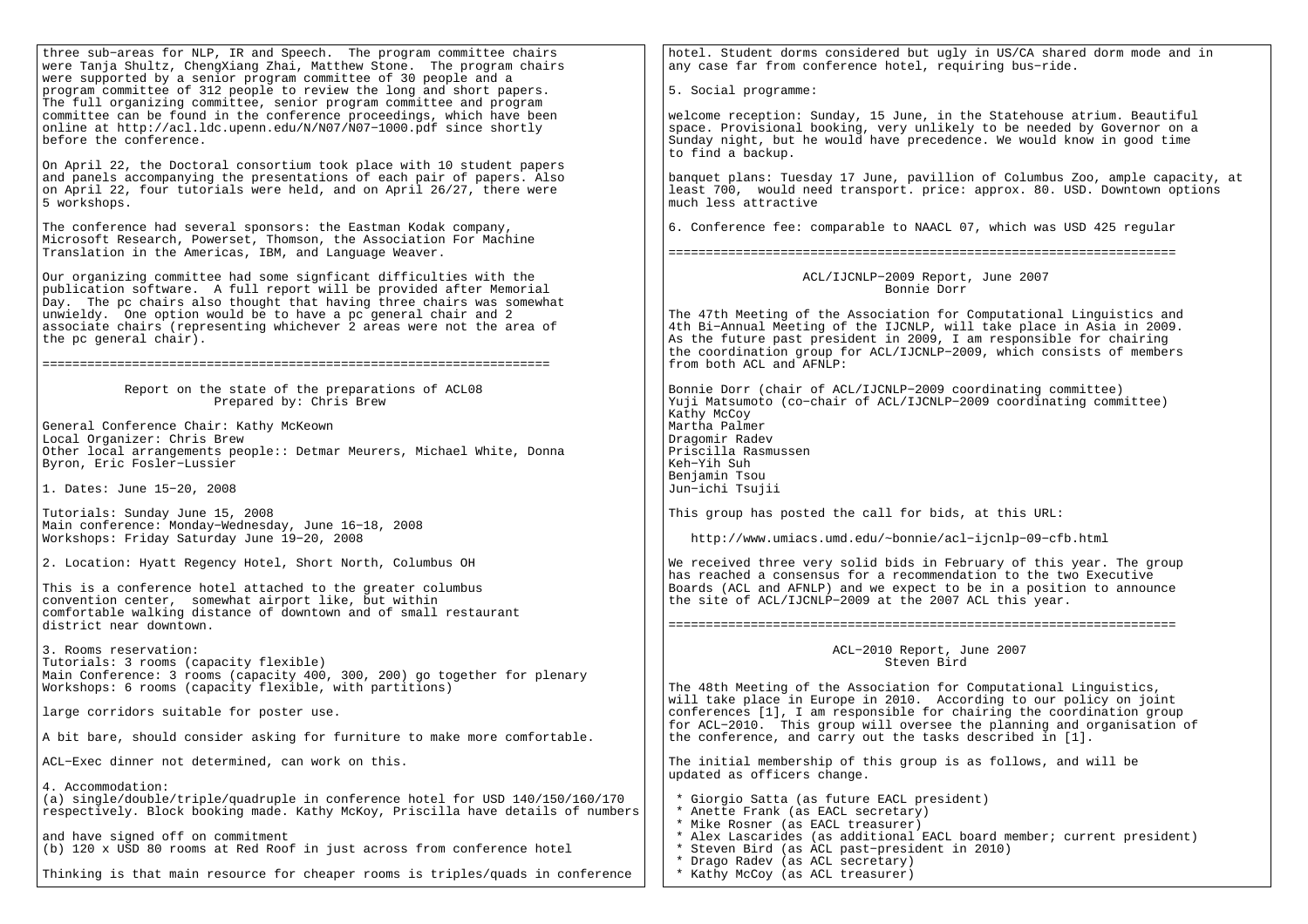| * TBA (additional ACL board member; to be newest member                                                                                    | an actively updated calendar of upcoming events, resources, and                                                                              |
|--------------------------------------------------------------------------------------------------------------------------------------------|----------------------------------------------------------------------------------------------------------------------------------------------|
| of the ACL executive in 2010)<br>* Priscilla Rasmussen (as business officer of the ACL)                                                    | previous reports. Members can join from the webpage, which includes                                                                          |
|                                                                                                                                            | participation in a low-volume, moderated mailing list (mainly<br>conference and job announcements). SIGdial currently has 447 members        |
| Although its early to be thinking about ACL 2010, I would like to                                                                          | from 34 countries (up 52 members and up 1 country from last year).                                                                           |
| circulate the call for bids at the Prague meeting. This will permit                                                                        |                                                                                                                                              |
| potential hosts to start discussing it with colleagues and with the                                                                        | SIGdial has held an annual workshop on discourse and dialoque since                                                                          |
| organisers of this year's meeting. The coordination group will be                                                                          | 2000. The last workshop was held in July 15-16, 2006, in Sydney,                                                                             |
| compiling the call for bids in June.                                                                                                       | Australia. The chairs were Jan Alexandersson and Alistair Knott. The                                                                         |
| I am also in the process of securing www.acl2010.org for this conference.                                                                  | next workshop will be in September 2-3, 2007, at Antwerp, Belgium,<br>immediately following Interspeech 2007. The workshop is also           |
|                                                                                                                                            | recognized by ISCA as a satellite event for Interspeech 2007. The                                                                            |
| [1] http://www.aclweb.org/policies/joint-conference.html                                                                                   | chairs are Harry Bunt and Tim Paek. More information on SIGdial                                                                              |
|                                                                                                                                            | workshops can be found here: http://www.sigdial.org/workshops/.                                                                              |
|                                                                                                                                            |                                                                                                                                              |
|                                                                                                                                            | SIGdial also endorses a number of other dialogue-related workshops and                                                                       |
| SIGDAT - 2007 Summer Report                                                                                                                | events that are open to the general community. The SIGdial Endorsed<br>events for the previous and upcoming year are:                        |
| David Yarowsky                                                                                                                             |                                                                                                                                              |
|                                                                                                                                            | - July 7-9, 2006: Workshop on Constraints in Discourse (Maynooth,                                                                            |
| SIGDAT is ACL's special interest group for linguistic data and                                                                             | Ireland)                                                                                                                                     |
| corpus-based approaches to NLP.                                                                                                            |                                                                                                                                              |
|                                                                                                                                            | - August 7-11th, 2006 ESSLLI 2006 Workshop on "Coherence in                                                                                  |
| In 2007, SIGDAT is organizing a 3-day Joint Conference on Empirical                                                                        | Generation and Dialogue" (Malaga, Spain)                                                                                                     |
| Methods in Natural Language Processing and Conference on Computational<br>Natural Language Learning (EMNLP-CoNLL 2007) with our sister sig | - September 11th-13th 2006: Brandial 2006: The 10th Workshop on the                                                                          |
| SIGNLL. The meeting is scheduled immediately after ACL-07 in Praque on                                                                     | Semantics and Pragmatics of Dialogue (Potsdam, Germany)                                                                                      |
| June 28-30. Jason Eisner is program chair, Jan Hajic is local                                                                              |                                                                                                                                              |
| arrangements chair, and Eric Ringger is publications chair.                                                                                | - September 17th, Interspeech 2006 - ICSLP Satellite Workshop                                                                                |
|                                                                                                                                            | Dialogue on Dialogues: Multidisciplinary Evaluation of Advanced                                                                              |
| The conference appears to be highly successful: Over 400 submissions                                                                       | Speech-based Interactive Systems (Pittsburgh, PA)                                                                                            |
| were received, and 66 papers were accepted for oral presentation and<br>44 were accepted as posters, yielding an total acceptance rate of  | - September 1, 2007: Young Researchers' Roundtable on Spoken Dialog                                                                          |
| approximately 25% (and 15% acceptance for full oral presentation).                                                                         | Systems (Antwerp, Belgium)                                                                                                                   |
| The proceedings exceeds 800 pages, and essentially the entire                                                                              |                                                                                                                                              |
| conference will be held in parallel sessions. In terms of scale on                                                                         |                                                                                                                                              |
| several dimensions, EMNLP is now regularly at a similar size to recent                                                                     |                                                                                                                                              |
| NAACL/HLT and EACL meetings.                                                                                                               | ACL SIGGEN report 2006-2007                                                                                                                  |
| In 2006, SIGDAT organized a 2-day Conference on Empirical Methods in                                                                       | Charles Callaway, Roger Evans, David McDonald, Jette Viethen, Michael White                                                                  |
| Natural Language Processing (EMNLP-2006), held immediately after                                                                           | SIGGEN board                                                                                                                                 |
| ACL-06 in Sydney on July 22-23. Dan Jurafsky and Eric Gaussier were                                                                        |                                                                                                                                              |
| program chairs. As with this year, over 400 submissions were received,                                                                     | SIGGEN is in good health. SIGGEN members have organised a range of                                                                           |
| and 43 full papers accepted and 30 posters accepted, yielding an                                                                           | meetings, with more in the pipeline - the SIGGEN board would                                                                                 |
| acceptance rate under 20%. The proceedings exceeded 600 pages.                                                                             | particularly like to thank all the organisers of these events for<br>their hard work on behalf of the community.                             |
| As one of ACL's first SIGS, SIGDAT was formed prior to the requirement                                                                     |                                                                                                                                              |
| that SIGs have a constitution. SIGDAT is taking steps to create a                                                                          |                                                                                                                                              |
| constitution and further normalize our structure before the end of                                                                         | Events this year:                                                                                                                            |
| the year, consistent with ACL policy.                                                                                                      | INLG'06 (Sydney, August 2006 - part of ACL'06)                                                                                               |
|                                                                                                                                            | $\equiv$<br>Workshop on Multimodal Output Generation (Aberdeen, January 07)                                                                  |
| We will also actively pursue the question of the role of EMNLP,<br>in particular in respect to its scheduling in conjunction with          | Workshop on Shared Tasks and Comparative Evaluation in NLG (Arlington,<br>April 07)                                                          |
| other ACL events, as it continues to grow.                                                                                                 | $ENLG'07$ (Schloss Dagstuhl, June 2007 - prior to ACL'07)                                                                                    |
|                                                                                                                                            |                                                                                                                                              |
| - David Yarowsky                                                                                                                           | Future events:                                                                                                                               |
| Secretary-Treasurer                                                                                                                        | Workshop on Using Corpora for NLG: Language Generation and Machine                                                                           |
|                                                                                                                                            | Translation (Copenhagen, September 07 - part of MT Summit)<br>INLG'08 (Salt Fork, Ohio, June 2008)                                           |
| REPORT ON SIGDIAL ACTIVITIES: July 2006 to June 2007                                                                                       |                                                                                                                                              |
| David Traum, SIGdial President                                                                                                             | There has been a lot of discussion and engagement in the SIGGEN<br>community over the last year, in particular associated with proposals     |
| SIGdial is the ACL and ISCA Special Interest Group on Discourse and                                                                        | to set up 'shared task' evaluations which have become a feature in<br>many other areas of NLP. This has resulted in the establishment of the |
| Dialogue which was formed in November 1997. More information about                                                                         | first Shared Task and Evaluation Campaign for NLG, organised by Anja                                                                         |
| SIGdial can be found on the webpages: http://www.sigdial.org including                                                                     | Belz (Brighton), Ehud Reiter and Albert Gatt (Aberdeen) and Jette                                                                            |
|                                                                                                                                            |                                                                                                                                              |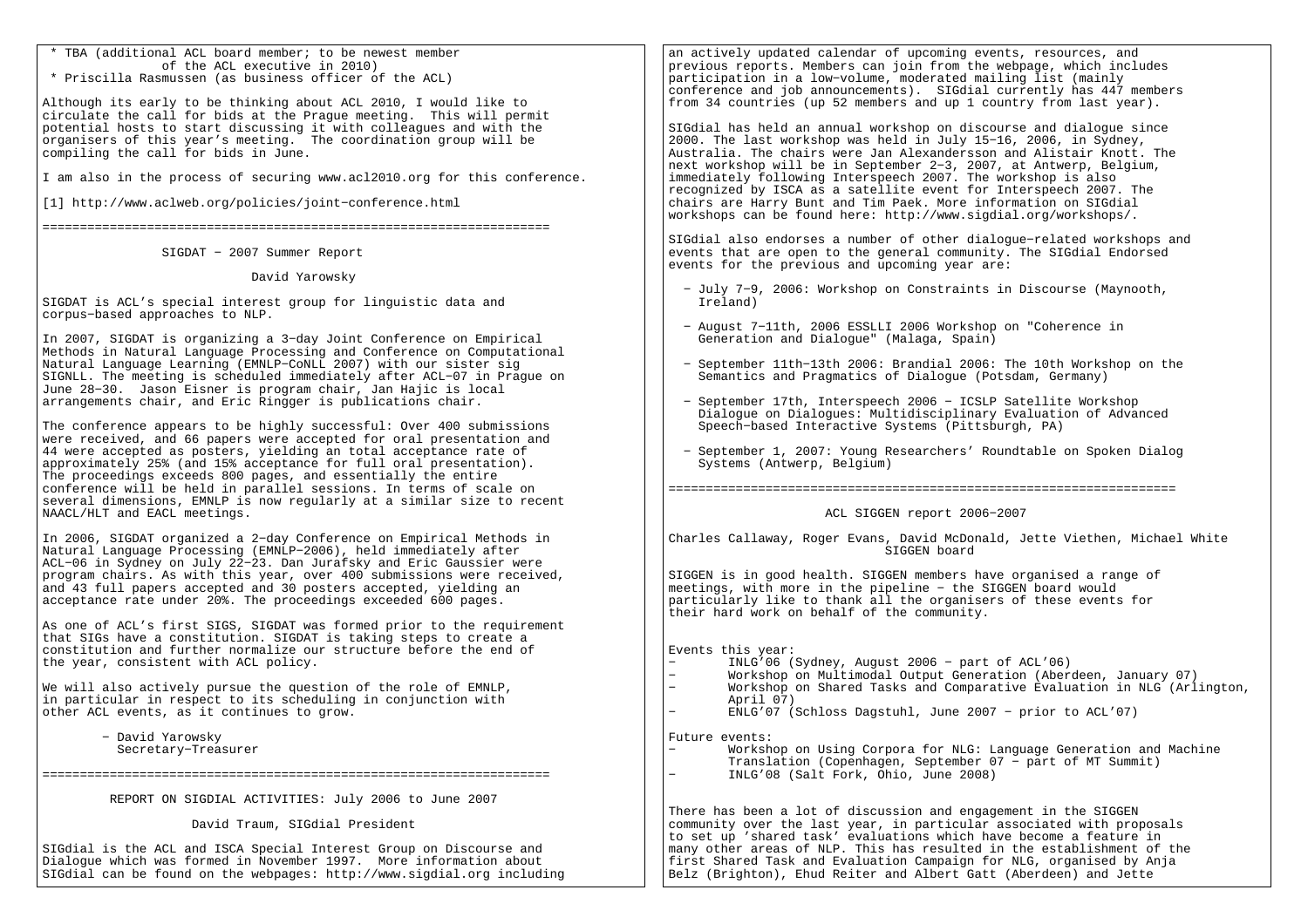Viethen (Macquarie), taking place from May−September 2007.

Electronic communication has been quite modest. The SIGGEN website has been well maintained, but the mailing list has seen fairly low volumes of traffic, and the wiki has also not quite taken off yet, although itdoes have quite a lot of useful content. The SIGGEN board aim to improve the SIG's electronic profile over coming months, reviewing therole and delivery of the wiki, and exploring the establishment of arepository for NLG papers not submittable to the main ACL repository.

Elections for three committee posts were held in 2006, resulting inthe appointment of Michael White, Roger Evans and Jette Viethen (student representative). The board thanks the outgoing members (Tilman Becker, Irene Langkilde−Geary and David Reiter) for their workon behalf of SIGGEN. The board has responded to the ACL request to improve compliance with SIG guidelines, and are now fully compliant apart from board and election structure − this requires consultation with the membership and possible constitutional changes and will be pursued over coming months. A call for proposals to host INLG'08 was issued, resulting in a successful bid from Michael White and Crystal Nakatsu (Ohio State) and David McDonald (BBN) to host in Ohio. Budgets and a contract with the venue have been negotiated. The SIGGEN shadow account shows a balance of \$928, but figures for INLG'06 have not yetbeen taken into account.

Charles Callaway, Roger Evans, David McDonald, Jette Viethen, MichaelWhite

SIGGEN board

====================================================================

ACL\_SIGLEX\_2007.txt

Rada Mihalcea

SIGLEX is the Special Interest Group on the Lexicon, providing anumbrella for research interests on lexical issues ranging from lexicography and the use of online dictionaries to computational lexical semantics. SIGLEX is also the umbrella organization for Senseval/Semeval − the evaluation exercise for systems for thesemantic analysis of text.

The following ACL members are currently serving as SIGLEX officers:

President: Rada Mihalcea, University of North TexasSecretary: Ted Pedersen, University of Minnesota, Duluth

Executive Board: Francesca Bertagna, Istituto di Linguistica Computazionale (ILC−CNR)Stefan Evert, Universitat StuttgartKatrin Erk, Saarland University Jimmy Lin, University of Maryland Diana McCarthy, University of SussexClaudia Soria, Istituto di Linguistica Computazionale (ILC−CNR)

Board Member with Special Portfolio/Webmaster:Ken Litkowski, CL Research

One of the main events for 2007 was the Semeval (former Senseval) exercise for the evaluation of systems for the semantic analysis of text. The evaluation took place in Spring 2007, and the workshop is scheduled to take place on June 23−24 2007, in conjunction with theACL conference in Prague. The co−chairs are Richard Wicentowski (Swarthmore College), Lluis Marquez (Universitat Politecnica de Catalunya), and Eneko Agirre (University of Basque Country). This has been a highly successful event, with 18 different tasks (selected outof the 25 submitted), more than 100 participating teams, and more than 125 systems. This represents a significant increase compared to the 14 tasks and 55 teams participating in Senseval−3. More information aboutSemeval is available from the event webpagehttp://nlp.cs.swarthmore.edu/semeval/.

During 2006−2007, SIGLEX has endorsed the following events:

- \* SemEval−2007, 4th International Workshop on Semantic Evaluations, Evaluation period: February 26, 2007 to April 1, 2007, SemEval−2007Workshop, co−located with ACL−2007, June 23−24, 2007, Prague
- \* TextGraphs−2: Graph−based Methods for Natural Language Processing,HLT/NAACL 2007 Workshop, April 26, 2007, Rochester, New York
- \* A Broader Perspective on Multiword Expressions, ACL 2007 Workshop, June 28, 2007, Prague, Czech Republic (Endorsed by the ACL SpecialInterest Group on the Lexicon, Submission due March 26, 2007)
- \* 4th ACL−SIGSEM Workshop on Prepositions, ACL 2007 Workshop, June 28, 2007, Prague, Czech Republic (Sponsored by the ACL Special InterestGroup on Semantics, Submission due March 26, 2007)

\* Acquisition and Management of Mulitlingual Lexicons, Workshop at RANLP−2007, September 30, 2007 (Endorsed by the ACL Special InterestGroup on the Lexicon, Submission due June 15, 2007)

====================================================================

 ANNUAL REPORT SPECIAL INTEREST GROUP ON MULTIMEDIA LANGUAGE PROCESSING (SIGMEDIA)May 23rd 2007

 CHAIR: Elisabeth André (University of Augsburg, Germany, andre@informatik.uni−augsburg.de)

MAILING ADDRESS: andre@informatik.uni−augsburg.de

URL: http://www.sigmedia.org/

CONFERENCES AND WORKSHOPS:

Following the tradition of the successful ISCA Tutorial and ResearchWorkshop on Multi−Modal Dialogue in Mobile Environments (IDS02) in 2002, the Tutorial and Research workshop on Affective Dialogue Systems(ADS04) in 2004, SIGMEDIA organized another Tutorial and Research workshop on Perception and Interactive Technologies (PIT 2006) incollaboration with the ACL Special Interest Group SIGDial. The workshop took place at Kloster Irsee, Germany from June 19−21 2006. The organizing committee consisted of: Elisabeth André, Gregory Baratoff (Siemens VDO Automative AG, Germany), University of Augsburg,Germany, Laila Dybkjaer, University of Southern Denmark, Markus Hennecke (Harman/Becker Automotive Systems, Germany), Wolfgang Minker,Heiko Neumann and Michael Weber all three from University of Ulm, Germany. The proceedings have been published in the Springer LNCSseries.

Furthermore, SIGMEDIA has started with the preparation of anotherTutorial and Research Workshop on PERCEPTION AND INTERACTIVE TECHNOLOGIES to be held in Kloster Irsee from June 16 to June 18,2008. The organizing committee consists of: Elisabeth André, University of Augsburg, Germany, Laila Dybkjaer, University of Southern Denmark, Wolfgang Minker, Heiko Neumann and Michael Weber,all three from University of Ulm, Germany.

Prof. Dr. Elisabeth André, andre@informatik.uni−augsburg.de Lehrstuhl für Multimedia−Konzepte und Anwendungen, Institut für InformatikUniversität Augsburg, Eichleitnerstr. 30, D−86135 Augsburg Germany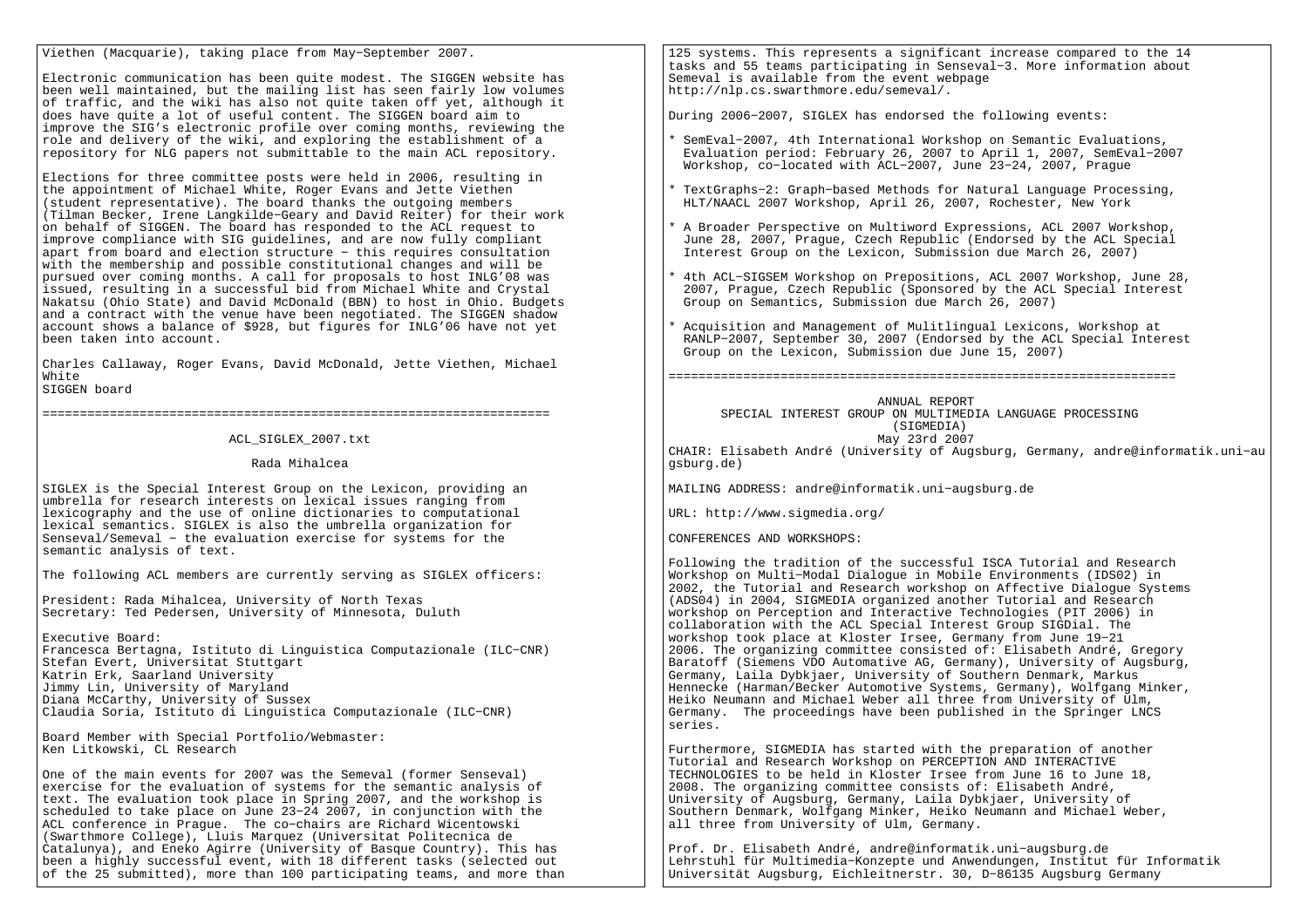Phone: +49 821 598 2341, Fax: +49 821 598 2349http://mm−werkstatt.informatik.uni−augsburg.de

#### ====================================================================

 ACL\_SIGMOL\_2007.txt Report for SIGMOL, Mathematics of Language, June 2007Gerald Penn

Our next bi−annual meeting, MoL−10, will take place July 28−30, 2007,and will be hosted by the UCLA Department of Linguistics. Of 23 submissions, 13 were accepted for presentation with 1 withdrawal. There will also be invited talks by Kevin Knight, Larry Moss, ParthaNiyogi, Geoffrey Pullum, Marcus Tomalin, and Dag Westerstahl. Proceedings will be prepared after the conclusion of the conference. The possibility of a special journal issue will be discussed at theconference with the attendees.

This year's meeting not only marks MOL's 20th anniversary, but alsothe 50th anniversary of the publication of Chomsky's \_SyntacticStructures, hence the larger number of invited speakers.

MoL endorsed last year's ACL−COLING workshop on Tree−AdjoiningGrammars (TAG+8). We have also redesigned and relocated our web−page.

The next president of MoL, effective at the end of July will be Gerhard Jaeger of the University of Bielefeld. Our election was heldlast fall.

====================================================================

ACL SIGNLL − President's Report 2006−2007

Antal van den Bosch

The goals of SIGNLL, ACL's special interest group on natural language learning, are to promote and inform about research on computational modeling of learning in natural language. These are served by (i) the maintenance of an informative and up−to−date website and associated mailing list, and (ii) the organization of annual events (the CoNLL conference and the CoNLL shared task), and support of other related activities.

In 2006−2007 SIGNLL has grown to 484 registered members (as of May 20, 2007). The current elected board (until October 2007) is composed of Antal van den Bosch, president; Hwee Tou Ng, secretary; and Erik Tjong Kim Sang, information officer.

The web−pages, located at URL http://www.aclweb.org/signll/ and maintained by Erik Tjong Kim Sang, remain an important source of information, complemented by an email list for announcements for SIGNLL−related events. On the web−site, links can be found to relevant associations, networks, research cooperations, research departments, groups, institutes, mailing lists, archives, journals, bulletins, conference reports, online papers (including all papers of all CoNLL proceedings), online courses and slides, bibliographies, software, corpora, companies, meta−information sources etc.

The main events in 2006−2007 were the tenth and the eleventh CoNLL conferences (SIGNLL Conference on Computational Natural Language Learning), the latter organized jointly with SIGDAT under the header of EMNLP−CoNLL 2007, and yet to happen on June 28−30, 2007 in Prague, co−located with ACL−2007.

#### CoNLL−X

The tenth anniversary of CoNLL, dubbed CoNLL−X for the occasion, was

celebrated in New York, 8−9 June, 2006, co−located with HLT−NAACL (http://www.cnts.ua.ac.be/conll2006/). Programme chairs were Lluis Marquez and Dan Klein. The two−day event featured invited talks by Michael Collins and Walter Daelemans. Of 53 full paper submissions, 18 were accepted for presentation (34%). 85 registered participants received a celebration t−shirt showing the "CoNLL World Tour 1997−2006" dates at the backside.

The CoNLL−X shared task focused for the first time on Dependency Parsing. It was organized by Sabine Buchholz, Yuval Krymolowski, Erwin Marsi, and Amit Dubey, and featured training, validation, and test sets for an impressive 13 world languages. The task was shared by 19 participants who together submitted 247 systems.

For the first time CoNLL featured a best paper award, selected by a jury appointed by the CoNLL−X programme chairs. The first award went to Rie Kubota Ando for her paper "Applying Alternating Structure Optimization to WSD".

EMNLP−CoNLL 2007

In the fall of 2006, the boards of SIGDAT and SIGNLL decided to propose to ACL a joint EMNLP−CoNLL conference, to be aligned with ACL−2007 in Prague, 28−30 June, 2007. The driving reason for the alignment was that ACL−2007 was the only summer conference in computational linguistics in 2007, and both SIGs intended to align with it. Before, the overlap between EMNLP and CoNLL has caused the two SIGs, by way of liaison David Yarowsky, to develop a careful planning that avoided the co−location of the two events, but now the argument was reversed and forces were joined. Under program chair Jason Eisner an exciting program of 110 presentations has been prepared (http://www.cs.jhu.edu/EMNLP−CoNLL−2007/) on the basis of over 400 submissions. 66 papers will be presented as talks, and 44 as posters.

The CoNLL shared task for 2007 is a continuation of the CoNLL−X shared task on Dependency Parsing. A shared task organisation team headed by Joakim Nivre and further composed of Johan Hall, Sandra Kuebler, Ryan McDonald, Jens Nilsson, Sebastian Riedel, and Deniz Yuret organized two subtasks: a Multilingual Track focusing on the development of dependency parsers for 10 languages, and a Domain Adaptation Track aimed at measuring the robustness and adaptability of English dependency parsers for parsing data beyond the genre of the training set. 23 groups participated in the competition. The shared task session at EMNLP−CoNLL will draw the usual attention and suspense.

#### Conclusion

The SIGNLL board is of the opinion that the SIG remains unique in its focus. We are happy to observe that the CoNLL conference series continues to have a significant impact on the field, partly because of the successful shared tasks, which have been broadly referenced and have contributed benchmark data sets that are commonly used throughout computational linguistics. We keep striving for complementarity with related SIGDAT events such as EMNLP. Creating a joint call for papers for EMNLP−CoNLL 2007 has learned us that CoNLL will remain having a particular focus with unique and complementary elements found nowhere else, and we intend to continue guarding these topics as laid out in the original charter of SIGNLL (http://ifarm.nl/signll/about/) as the core elements of CoNLL.

====================================================================

 Antal van den Bosch Tilburg, The NetherlandsMay 21, 2007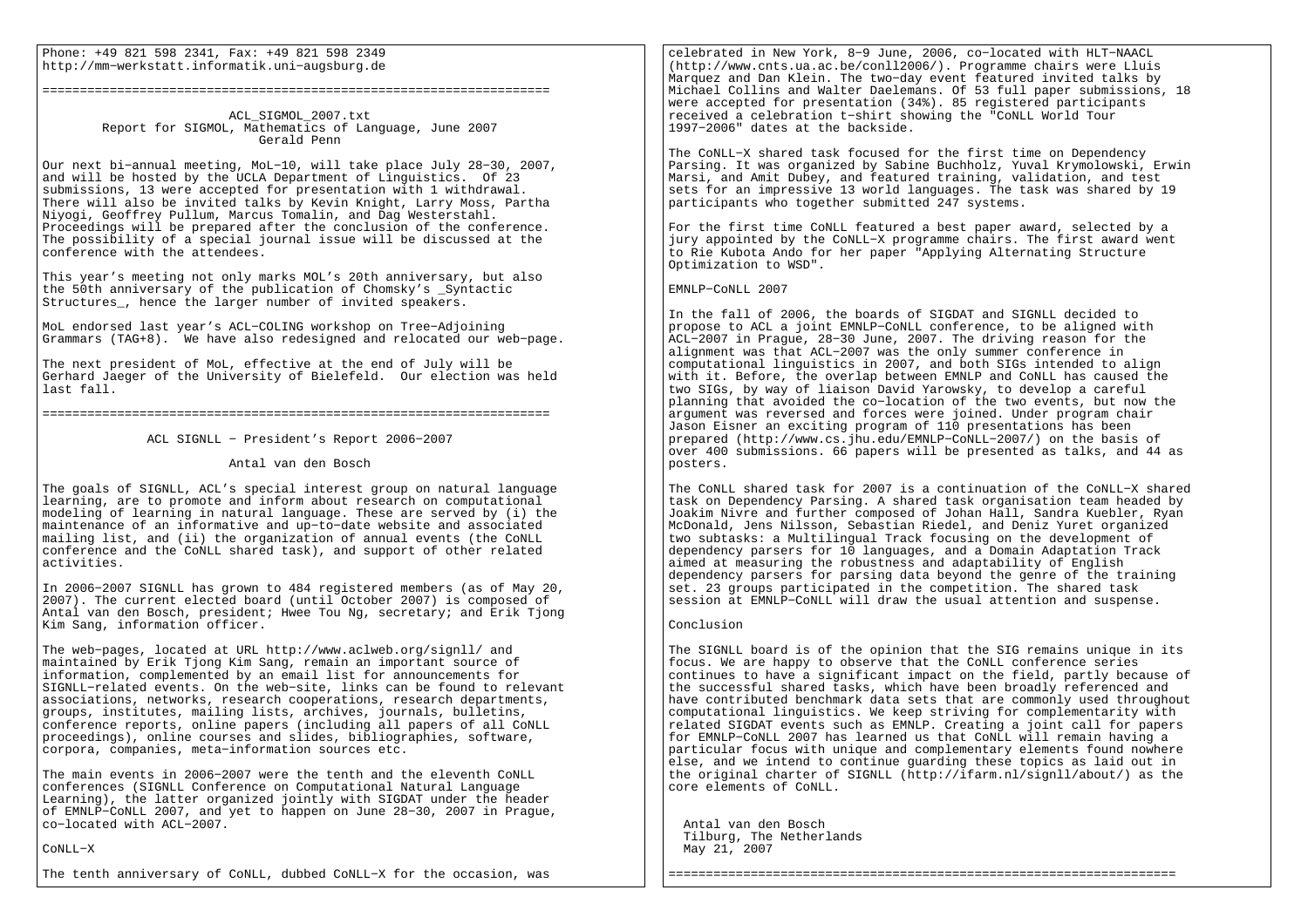| SIGPARSE Annual Report, June 2007                                                                                                                                                                                                                                                                                                                                                                                               | mailing list and online bibliographies at its web site. The website<br>does not fully reflect this new domain name but will be updated this<br>summer.                                                                                                                                                     |
|---------------------------------------------------------------------------------------------------------------------------------------------------------------------------------------------------------------------------------------------------------------------------------------------------------------------------------------------------------------------------------------------------------------------------------|------------------------------------------------------------------------------------------------------------------------------------------------------------------------------------------------------------------------------------------------------------------------------------------------------------|
| Harry Bunt                                                                                                                                                                                                                                                                                                                                                                                                                      |                                                                                                                                                                                                                                                                                                            |
| The main aim of SIGPARSE is to ensure the continuity of the biennial<br>International Conferences on Parsing Technologies' (IWPT) series.                                                                                                                                                                                                                                                                                       | We plan to advertise the SIG's expanded scope in order to recruit<br>new members to the SIG and increase discussion on its mailing list.                                                                                                                                                                   |
| The last Conference in this series was the one with number 10, which<br>was held in October 2005 in Vancouver, Canada. In the second half of<br>2006 and the first half of 2007, the organization of the 11th<br>conference has taken shape. IWPT 2007 is a two-day satellite event of<br>ACL 2007 in Prague, with Paola Merlo as program chair, Alon Lavie as<br>logistic arrangements chair, and Harry Bunt as general chair. | We have corresponded recently with Steven Bird about adding some<br>missing older workshop proceedings to the ACL Anthology.<br>These additional proceedings (with one exception) are already<br>available at sigmorphon.org.                                                                              |
| IWPT 2007 features Stuart Shieber as invited speaker.                                                                                                                                                                                                                                                                                                                                                                           | SIGSEM                                                                                                                                                                                                                                                                                                     |
|                                                                                                                                                                                                                                                                                                                                                                                                                                 | Johan Bos                                                                                                                                                                                                                                                                                                  |
| To facilitate its operation and the communication in the parsing<br>community, the SIGPARSE website continues to be maintained at the<br>University of Twente, and a mailing list at CMU in Pittsburgh.                                                                                                                                                                                                                         | SIGSEM elections were held in February 2007 with the following results:                                                                                                                                                                                                                                    |
| Harry Bunt, May 2007.                                                                                                                                                                                                                                                                                                                                                                                                           | Johan Bos (President)<br>Alexander Koller (Secretary)<br>Paul Buitelaar (Information Officer)                                                                                                                                                                                                              |
|                                                                                                                                                                                                                                                                                                                                                                                                                                 | Harry Bunt (Information Officer)<br>Katrin Erk (Information Officer)<br>Claire Gardent (Information Officer)                                                                                                                                                                                               |
| SIGMORPHON (Computational Morphology and Phonology)                                                                                                                                                                                                                                                                                                                                                                             |                                                                                                                                                                                                                                                                                                            |
| 2006-2007 Annual Report<br>Jason Eisner                                                                                                                                                                                                                                                                                                                                                                                         | One of the first activities the new SIGSEM board undertook was                                                                                                                                                                                                                                             |
| MEMBERSHIP<br>-----------                                                                                                                                                                                                                                                                                                                                                                                                       | changing the SIGSEM webpages into a wiki based site where all SIGSEM<br>officers can easily change and update information. Also, the SIGSEM<br>newsletter was resurrected with a fresh issue sent in May this year to all<br>SIGSEM members, reporting on the SIGSEM working groups and upcoming           |
| SIGPHON is ACL's special interest group for computational morphology,<br>phonology, and phonetics. Membership currently stands at 73, up from<br>55 at the end of July 2006.                                                                                                                                                                                                                                                    | events. The current SIGSEM membership counts 614 members [May 18, 2007].                                                                                                                                                                                                                                   |
| (All of these members have explicitly affirmed their membership in the<br>past year or so. Our membership list was previously 240, but this<br>included many inactive members, including many with non-working email<br>addresses. We cleaned it up by explicitly asking people to<br>re-subscribe.)                                                                                                                            | The major event organised by SIGSEM in 2007 was IWCS7, the seventh<br>International Workshop on Computational Semantics, which was held from<br>10 - 12 January 2007 in Tilburg, Netherlands. A detailed conference<br>report was compiled by Jennifer Spenader and is published on the<br>SIGSEM webpage. |
| A new SIGPHON executive committee was elected in 2006, consisting of 3<br>old and 3 new members.                                                                                                                                                                                                                                                                                                                                | The events endorsed by SIGSEM in 2006/2007 are:                                                                                                                                                                                                                                                            |
| WORKSHOP<br>---------<br>Our 9th SIG workshop is being held at ACL 2007. (We have customarily                                                                                                                                                                                                                                                                                                                                   | [1] OntoLex07<br>From Text to Knowledge: The Lexicon/Ontology Interface<br>Workshop at ISWC07 (6th International Semantic Web Conference)<br>November 11, 2007; Busan, South Korea.                                                                                                                        |
| held workshops only in even-numbered years, and we did have one in 2006,<br>but there was sufficient interest to hold another this year.)                                                                                                                                                                                                                                                                                       | [2] Joint meeting of ACL-SIGSEM Working Group on the Representation                                                                                                                                                                                                                                        |
| All 10 talks, 5 of the 6 posters, and the keynote address are related<br>to the workshop's special theme: COMPUTING AND HISTORICAL PHONOLOGY.<br>This special interdisciplinary workshop includes papers not only from<br>computational linguists, but also from a historical linguist, a<br>typologist, a dialectologist, and a geneticist.                                                                                    | of Multimodal Semantic Information and the ISO TC 37/SC 4 expert<br>group on Semantic Content.<br>January 8-9, 2007; Tilburg, Netherlands.                                                                                                                                                                 |
| The program is at http://www.let.rug.nl/alfa/Prague/advertisement.html<br>All submissions received 3-4 reviews. The workshop organizers are<br>John Nerbonne, T. Mark Ellison and Grzegorz Kondrak.                                                                                                                                                                                                                             | [3] The 10th Workshop on the Semantics and Pragmatics of Dialogue<br>Brandial 2006<br>September 11-13, 2006; Potsdam, Germany.                                                                                                                                                                             |
| ONLINE ACTIVITIES<br>-----------------                                                                                                                                                                                                                                                                                                                                                                                          | [4] Fourth ACL-SIGSEM Workshop on Prepositions<br>June 28, 2007; Prague, Czech Republic.                                                                                                                                                                                                                   |
| sigmorphon.org continues to serve the community by maintaining a                                                                                                                                                                                                                                                                                                                                                                |                                                                                                                                                                                                                                                                                                            |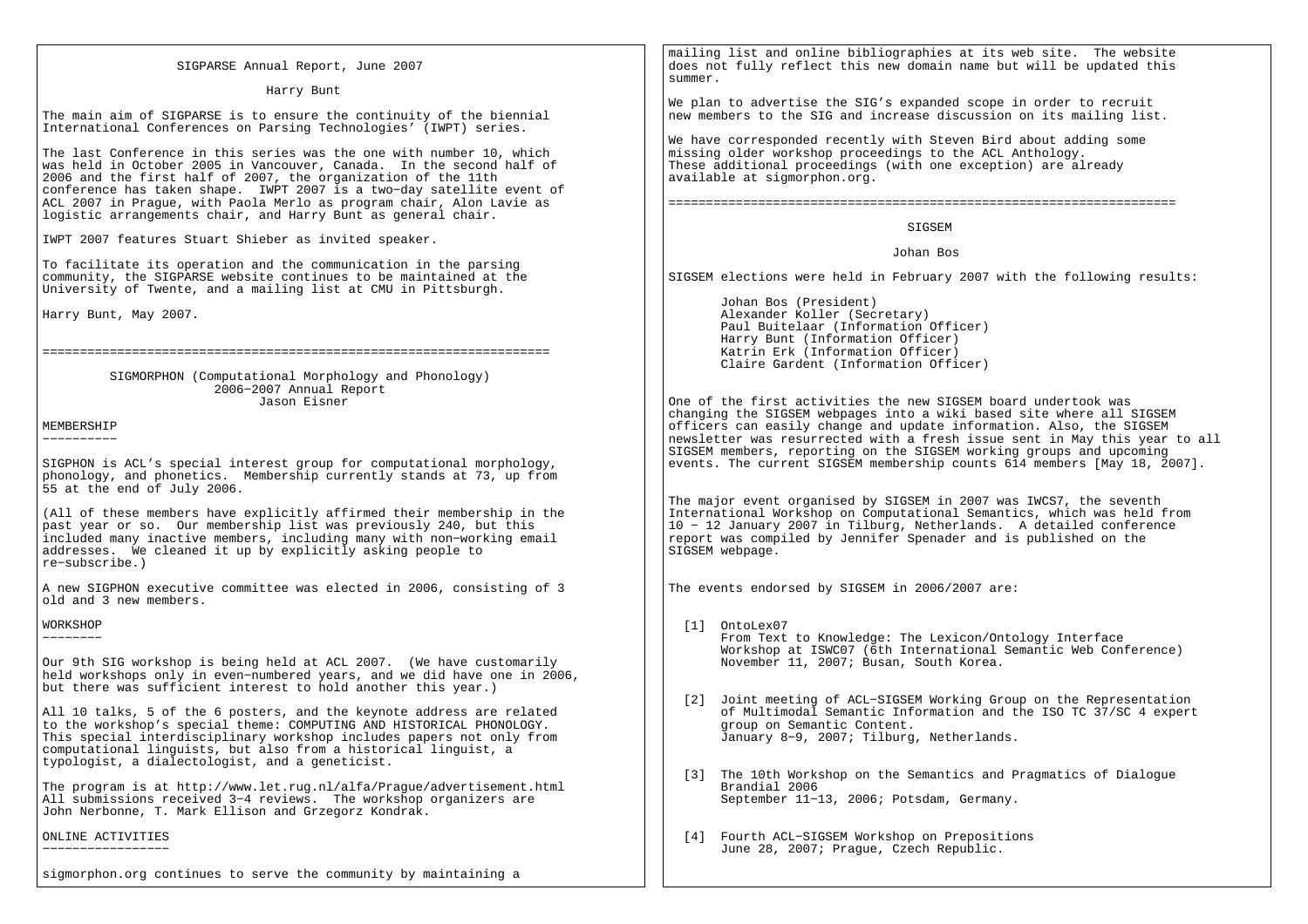| [5] ACL-PASCAL Workshop on Textual Entailment and Paraphrasing<br>June 28-29, 2007; Prague, Czech Republic.                                                                                                                                                                        | are now planning to take the top four winners to the International<br>Linguistics Olympiad (ILO) in St. Petersburg, Russia this summer.                                                                                                                                                                                                                                                                                      |
|------------------------------------------------------------------------------------------------------------------------------------------------------------------------------------------------------------------------------------------------------------------------------------|------------------------------------------------------------------------------------------------------------------------------------------------------------------------------------------------------------------------------------------------------------------------------------------------------------------------------------------------------------------------------------------------------------------------------|
| [6] The Sixteenth Amsterdam Colloquium<br>December 17-19, 2007; Amsterdam, Netherlands.                                                                                                                                                                                            | Goals of NACLO<br>______________                                                                                                                                                                                                                                                                                                                                                                                             |
|                                                                                                                                                                                                                                                                                    | 1. Increase the size and diversity of the pool of future scientists in<br>Linguistics, Computational Linguistics, and Human Language Technologies.                                                                                                                                                                                                                                                                           |
| SIG Semitic                                                                                                                                                                                                                                                                        | 2. Identify talented high school students and help them get the<br>background that they need for higher education in Linguistics,                                                                                                                                                                                                                                                                                            |
| Shuly Wintner                                                                                                                                                                                                                                                                      | Computational Linguistics, and Human Language Technologies                                                                                                                                                                                                                                                                                                                                                                   |
| The SIG is healthy. We have a SIG meeting this year as an ACL<br>Workshop, which attracted over 30 submissions. We have a working web<br>site and a low-key but active mailing list. The SIG has over 150<br>members. Last elections were held December 2005, and we plan the next | 3. Get the scientific study of language into high school curricula (in<br>cooperation with the LSA's Language in the School Curriculum<br>committee)                                                                                                                                                                                                                                                                         |
| elections for 2008.<br>Shuly Wintner                                                                                                                                                                                                                                               | 4. Identify foundational skills that can be taught before college that<br>can prepare students for coursework in linguistics, computer science,<br>and language technologies.                                                                                                                                                                                                                                                |
|                                                                                                                                                                                                                                                                                    | NAACL Sponsorship of NACLO                                                                                                                                                                                                                                                                                                                                                                                                   |
|                                                                                                                                                                                                                                                                                    | _____________________________                                                                                                                                                                                                                                                                                                                                                                                                |
| SIGWAC report to ACL<br>Adam Kilgarriff                                                                                                                                                                                                                                            | NAACL contributed \$2000 to the 2007 competition. The money was used<br>for prizes (along with additional sponsorship money from Google and<br>books from Cambridge University Press). Prizes were awarded as                                                                                                                                                                                                                |
| 23 May 2007                                                                                                                                                                                                                                                                        | follows:                                                                                                                                                                                                                                                                                                                                                                                                                     |
| SIGWAC                                                                                                                                                                                                                                                                             | National First Place: \$500<br>National Second Place: \$350                                                                                                                                                                                                                                                                                                                                                                  |
| 1) now has an 18-strong committee.                                                                                                                                                                                                                                                 | National Third Place: \$200                                                                                                                                                                                                                                                                                                                                                                                                  |
| 2) will hold its third workshop (WAC3) in Louvain-la-Neuve, Belgium, 15-16<br>September, (with an invited speaker supported by ACL.) Co-chairs: Cedrick Fairon                                                                                                                     | Local First Place (four locations):<br>\$150 and the Cambridge Encyclopedia of Language<br>Local Second Place (four locations plus one tie):                                                                                                                                                                                                                                                                                 |
| and Gilles-Maurice de Schryver<br>3) is organising the first CLEANEVAL - shared task and competitive evaluation on                                                                                                                                                                 | \$100 and the Cambridge Encyclopedia of Language<br>Local Third Place (three locations):<br>\$50 and the Cambridge Encyclopedia of Language                                                                                                                                                                                                                                                                                  |
|                                                                                                                                                                                                                                                                                    |                                                                                                                                                                                                                                                                                                                                                                                                                              |
| turning arbitrary web pages into clean text.  This will take place in June 2007<br>with results discussed at WAC3 in Belgium in September.                                                                                                                                         | Best solution (eight problems with four ties = 12 recipients):<br>\$50 each                                                                                                                                                                                                                                                                                                                                                  |
| 4) has developed a proposal for ACL to host a M-^Slinguistic search engineM-^T:<br>proposal to follow to the ACL committee separately.                                                                                                                                             | Total: \$2900 (\$2000 from NAACL, the rest from Google)                                                                                                                                                                                                                                                                                                                                                                      |
| Adam Kilgarriff<br>Chair                                                                                                                                                                                                                                                           | There was an error in not including the NAACL logo on the web site,<br>which has now been corrected. The NAACL logo was, however, on the<br>exam booklet and on large posters in Pittsburgh, Boston, and Ithaca.                                                                                                                                                                                                             |
|                                                                                                                                                                                                                                                                                    | In addition, NAACL was verbally acknowledged in Pittsburgh in front of<br>94 students and several teachers.                                                                                                                                                                                                                                                                                                                  |
| Report on NACLO (North American Computational Linguistics Olympiad)                                                                                                                                                                                                                | History of Linguistics Olympiads                                                                                                                                                                                                                                                                                                                                                                                             |
| Lori Levin, co-chair, 1sl@cs.cmu.edu<br>Thomas Payne, co-chair, tpayne@cs.uoregon.edu<br>Dragomir Radev, program chair, radev@umich.edu<br>Introduction<br>____________                                                                                                            | Linguistics Olympiads have been held since the 1960's in Russia and<br>since the 1980's in Bulgaria. They are now also held in other<br>countries such as the Netherlands and the UK. A Linguistics Challenge<br>was also held several times in Eugene, Oregon. There is now an<br>International Linguistics Olympiad, whose 5th annual contest is July<br>31 to August 4 in St. Petersburg, Russia (www.ilolympiad.spb.ru). |
| NACLO (formerly known as NAMCLO), http://www.namclo.org, is an<br>Olympiad style contest for high school students. The first contest                                                                                                                                               | This year's ILO is preceded by a one week summer school in<br>Narva-Joesuu, Estionia.                                                                                                                                                                                                                                                                                                                                        |
| was held on March 29, 2007. 195 high school students participated in<br>Pittsburgh, Boston, Ithaca, and "the internet". The problems and<br>solutions and names of the winners are available on the web site. We                                                                   | History of NACLO                                                                                                                                                                                                                                                                                                                                                                                                             |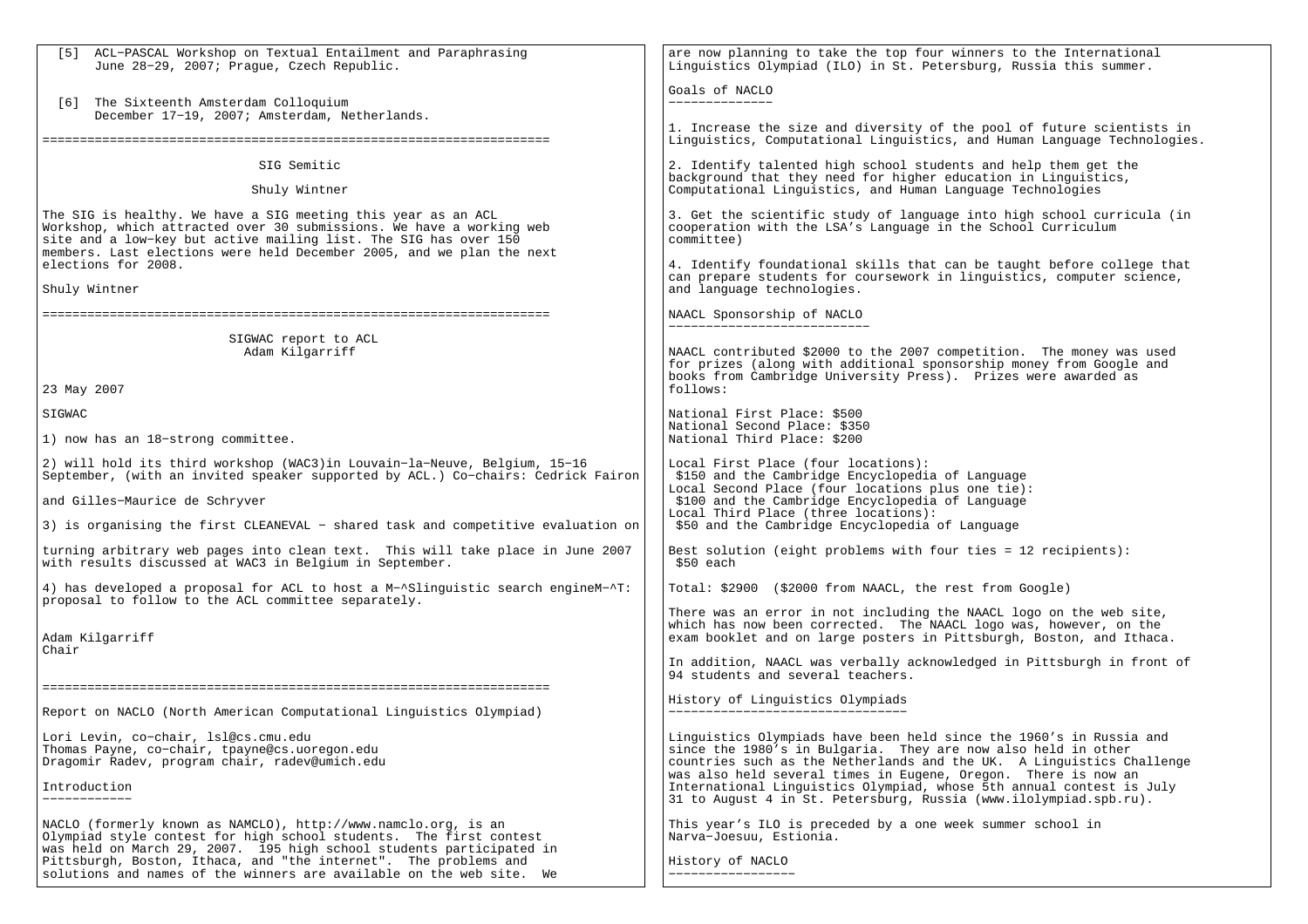About one year ago, Tanya Korelsky (US National Science Foundation) suggested that North America should participate in the ILO and also have its own Olympiad contest. Lori Levin agreed to apply to NSF for a grant in order to hold a planning workshop. The workshop was held in September, 2006 at the Interspeech conference in Pittsburgh, PA. About forty people attended the workshop including representatives from NAACL and ACL, high school teachers, representatives from the ILO and Moscow Linguistics Olympiad, organizers of other contests, and faculty and graduate students from about 5 other universities.

At the workshop, it was determined that Spring would be the best time for the competition. It was decided to ambitiously try for a pilot competition in Spring 2007, with only six months to plan and organize it.

Officers were elected at the workhshop:

Co−chairs: Lori Levin and Thomas Payne Program chair: Dragomir Radev Follow−up chair: Barbara Di Eugenio Outreach chair: William Lewis Sponsorship chair: James Pustejovsky

Other jobs were created later:

School liaison: Amy Troyani School practice program: Rebecca Hwa and Noah Smith Administrative assistant: Mary Jo Bensasi

Locations of NACLO−−−−−−−−−−−−−−−−−−

NACLO was held in Pittsburgh, Boston, and Ithaca. In addition, students could participate in remote locations provided that they were monitored by a teacher. Philadelphia planned to participate, but couldn't due to the tight time line.

Program

−−−−−−−−

The program chair (Dragomir Radev) is responsible for soliciting and reviewing problems, choosing problems for the competition, and supervising the grading of problems. A call for problems was issued in October 2006. Problems were submitted and reviewed in November and December 2006. The submitted problems were split into practice problems, which were posted on the web, and potential competition problems, which were held secretly in reserve. After NACLO was publicized on the ACL mailing list, additional problems were submitted. Eight problems were chosen for a the competition, some from US faculty and some from foreign faculty with experience in the ILO.The length of the exam was five hours.

Types of problems: We attempted to augment the ILO−style linguistic puzzles with some problems that focus more on computational concepts and applications such as web search and OCR. Pedagogical goals of the problems and effective problem types are ongoing areas of research.

Outreach−−−−−−−−

The outreach chair, William Lewis, was responsible for the web site, practice session curriculum that would be presented in schools, and other kinds of publicity. Linguist List joined to help with the web site, with additional funding from NSF. A school practice session was designed by Rebecca Hwa and Noah Smith, including information about linguistics and computer science and practice problem solving.

Several practice sessions were held in Pittsburgh, Boston, and Ithaca. There were also some press releases and some postings in newspaper calendars.

Sponsorship−−−−−−−−−−−

The sponsorship chair was James Pustejovsky. Since this was our first pilot year, we did not contact very many potential sponsors. Google contributed \$6000, NAACL contributed \$2000, and Cambridge University Press contributed 12 copies of the Encyclopedia of Language.

Follow up−−−−−−−−−

The follow up chair (Barbara Di Eugenio) is responsible for getting feedback on the competition and for setting up clubs and mentoring

 programs so that students know how to find appropriate universities and courses in order to continue studying linguistics and language technologies. The main follow up activities for this year were an evaluation form and the trip for four students to the ILO summer school and competition.

The evaluation form includes a variety of questions including how did you hear about NACLO, would you participate again, how can we make it better, etc. Students were also asked to rate each problem. Results have been tabulated and are available on request.

Diversity−−−−−−−−−

About half of the top 50 scorers are girls. The national first place winner is a girl.

One of the goals of NACLO is to introduce linguistics and language technologies to populations that are under−represented in the field. However, we did not make any special effort in this direction for the 2007 contest. For example, in Pittsburgh, the contest was publicized through the network of program coordinators for gifted students at high schools. There is some economic diversity in gifted programs, and a bit of racial diversity, but not an overwhelming amount.

The future of NACLO and future financial needs−−−−−−−−−−−−−−−−−−−−−−−−−−−−−−−−−−−−−−−−−−−−−−

The 2007 NACLO recruited 195 participants with less than eight weeks of minimal publicity. We plan to start school outreach sessions in the Fall of 2007 for the 2008 contest. In addition, there will be more cities participating. We are estimating that the 2008 NACLO will have over 1000 participants. There will probably be an internet−based qualifying round.

Our activities for the next year will focus on: establishing a non−profit organization, writing a constitution, refining the lesson plan for high school practice sessions, and refining the types of exam problems to meet pedagogical goals.

The expenses for NACLO include:

1. Operating expenses such as copying, mailing, and room rentals and lunch for the participants.

2. Prizes: We expect the 2008 prizes to be similar to the 2007 prizes.

3. Trip to the ILO: This year's trip to the ILO for four students and two chaperones will cost at least \$17,000. The money is coming from Google and NSF's office of international programs. The costs includes a day of training in New York, 250 euros per student for the summer